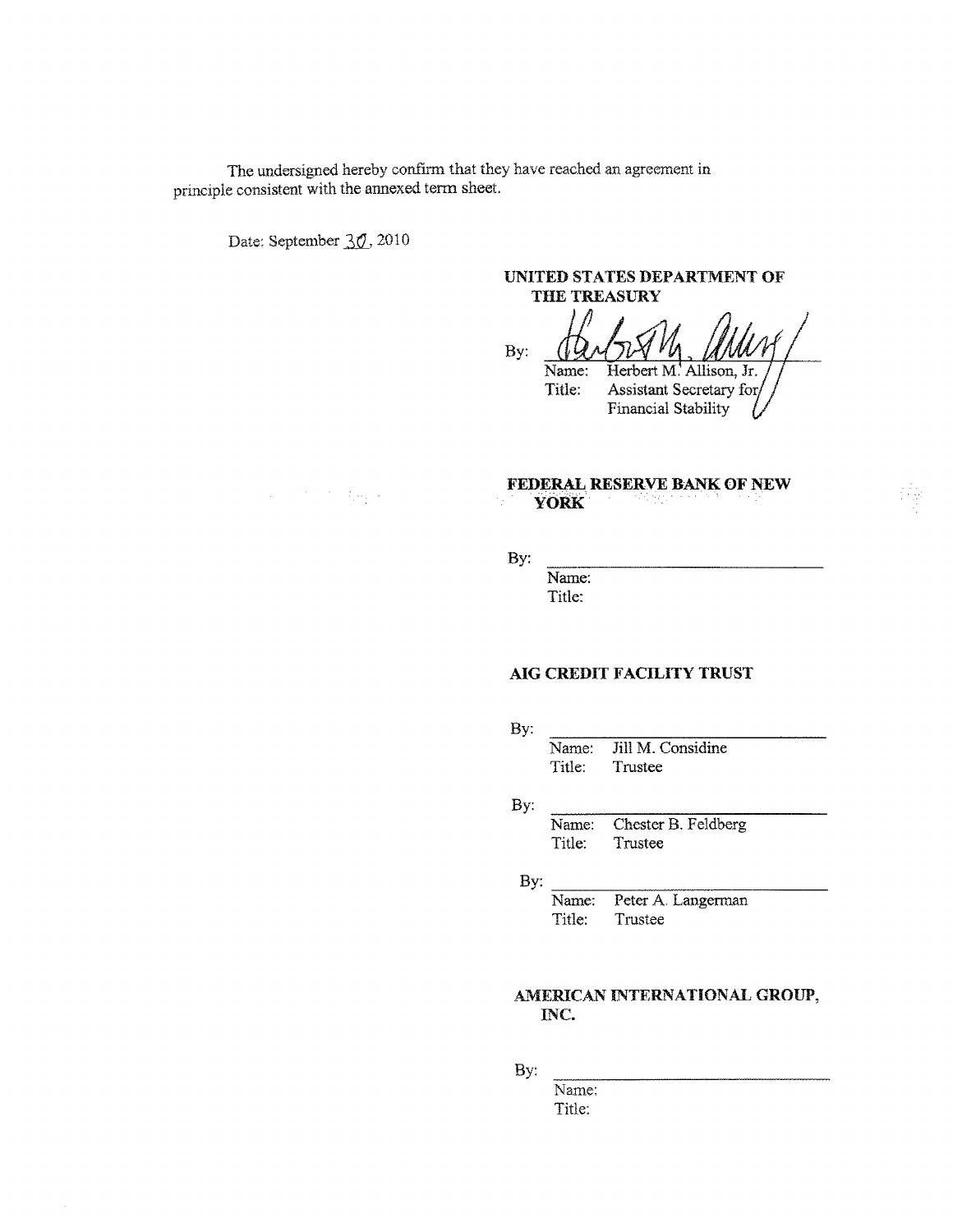Date: September  $\frac{2}{2}$ , 2010

## UNITED STATES DEPARTMENT OF THE TREASURY

By:

Herbert M. Allison. Jr. Name: Assistant Secretary for Title: **Financial Stability** 

### FEDERAL RESERVE BANK OF NEW **YORK**

Kream Shil. By:

Name: Roseann Stichnoth<br>Title: Executive Vice President

## **AIG CREDIT FACILITY TRUST**

By: Name: Jill M. Considine Title: Trustee

By:

Chester B. Feldberg Name: Title: Trustee

By:

Name: Peter A. Langerman Title: Trustee

### AMERICAN INTERNATIONAL GROUP, INC.

By:

Brian T. Schreiber Name: Title: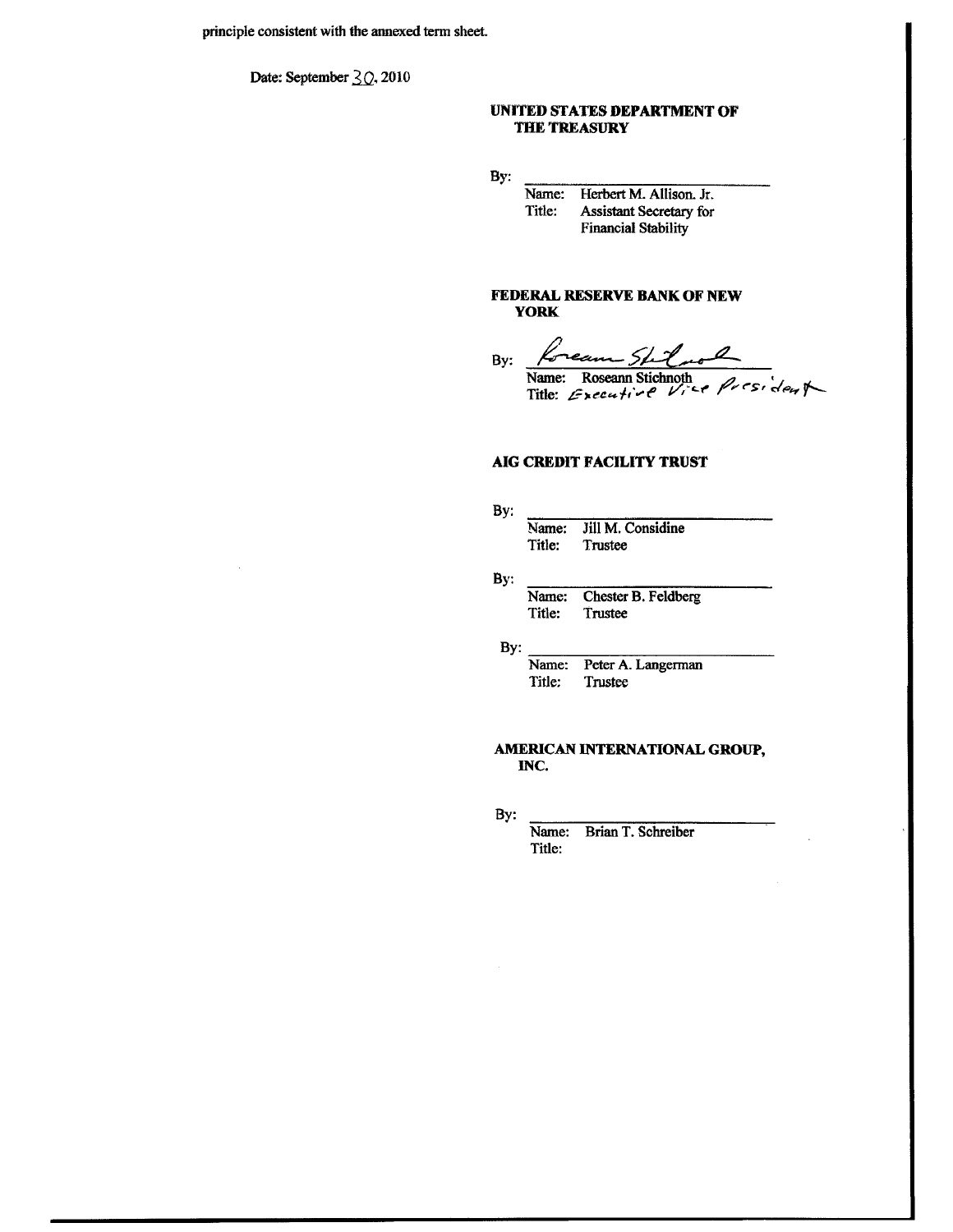The undersigned hereby confirm that they have reached an agreement in principle consistent with the annexed term sheet.

Date: September 30, 2010

## UNITED STATES DEPARTMENT OF THE TREASURY

 $By:$ 

Herbert M. Allison, Jr. Name: Title: Assistant Secretary for Financial Stability

## FEDERAL RESERVE BANK OF NEW **YORK**

By:

Roseann Stichnoth Name: Title:

AIG CREDIT FACILITY TRUST

due By: Name Jill M onsidine **Title** Trustee By:

Chester B. Feldberg Name: Title: Trustee

By:

Name: Peter A. Langerman Title: Trustee

## AMERICAN INTERNATIONAL GROUP, INC.

By:

Brian T. Schreiber Name: Title: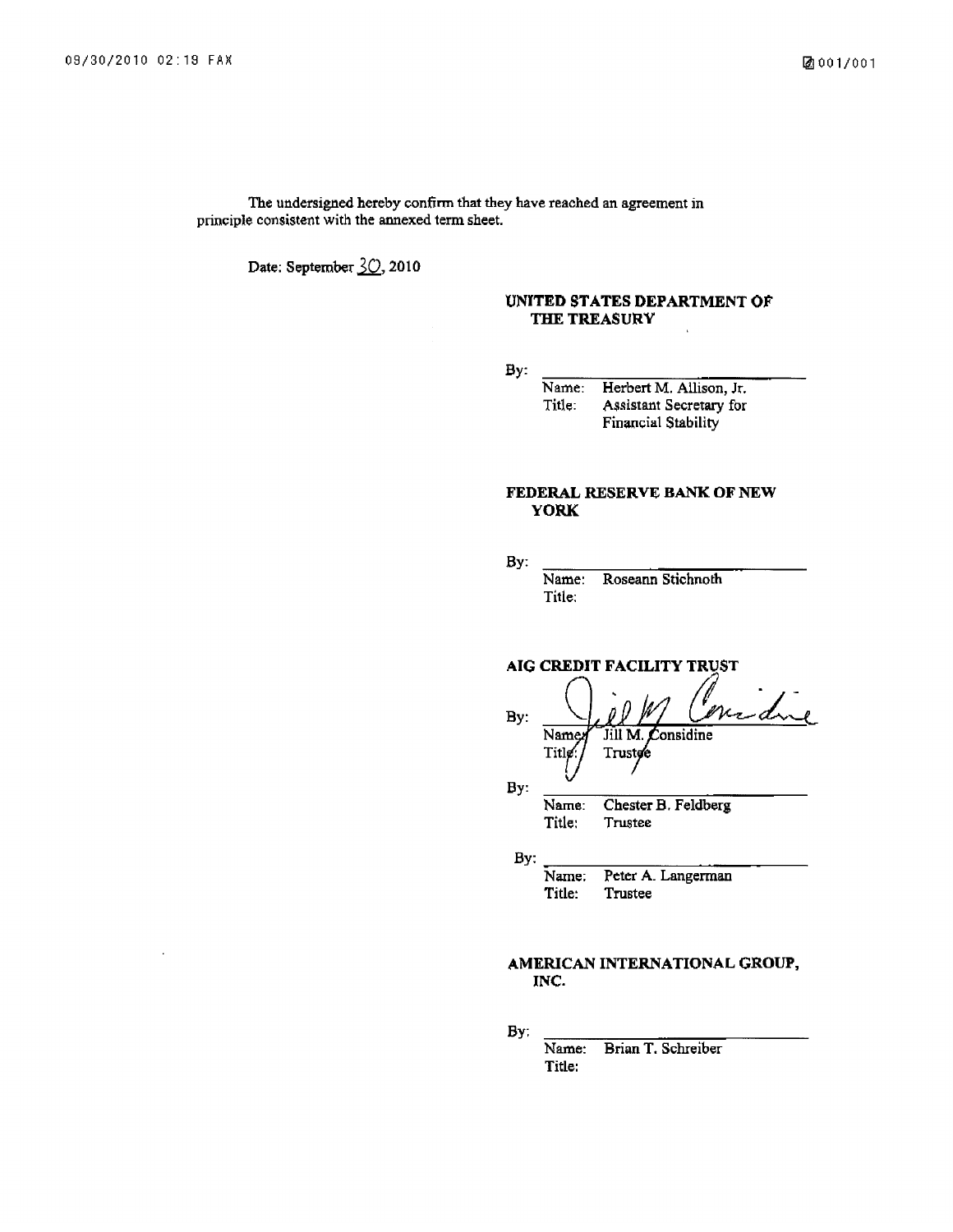$\overline{a}$ 

For more information about Arnold & Porter LLP, click here: http://www.arnoldporter.com

> The undersigned hereby confirm that they have reached an agreement in principle consistent with the annexed term sheet.

> > Date: September 30, 2010

#### UNITED STATES DEPARTMENT OF THE TREASURY

By:

Name: Herbert M. Allison, Jr.<br>Title: Assistant Secretary for **Financial Stability** 

#### FEDERAL RESERVE BANK OF NEW **YORK**

By:

Name: Roseann Stichnoth Title:

## AIG CREDIT FACILITY TRUST

| By: |        |                        |
|-----|--------|------------------------|
|     | Name:  | Jill M. Considine      |
|     | Title: | Trustee                |
| By: |        | teloller<br>Chostn 15. |
|     | Name:  | Chester B. Feldberg    |

Title: Trustee

By:

Name: Peter A. Langerman Title: Trustee

AMERICAN INTERNATIONAL GROUP, INC.

By:

Nome: Reign T Cohesther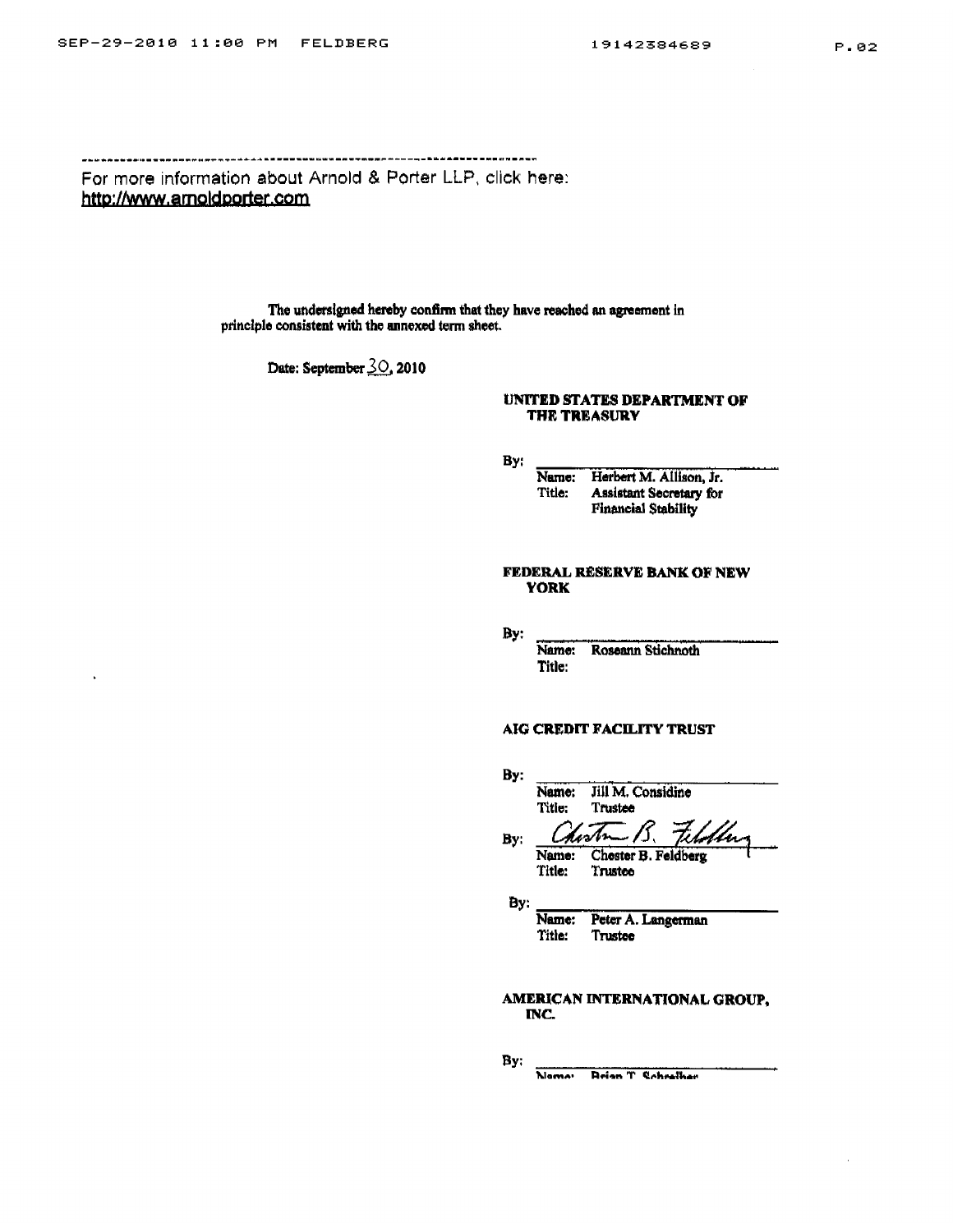Name: Roseann Stichnoth<br>Title:

 $\mathbf{r}$ 

# AIG CREDIT FACILITY TRUST

 $\ddot{\phantom{a}}$ 

 $\bar{\omega}$ 

By: Name; Fill M. Considine<br>Title: Trusiee By: Name: Cycster B. Pydberg<br>Title: Hustey ongri R J, By: Name: Peter A. Langermy

AMERICAN INTERNATIONAL GROUP,<br>INC.

By: Name: Brian T. Schreiber<br>Title: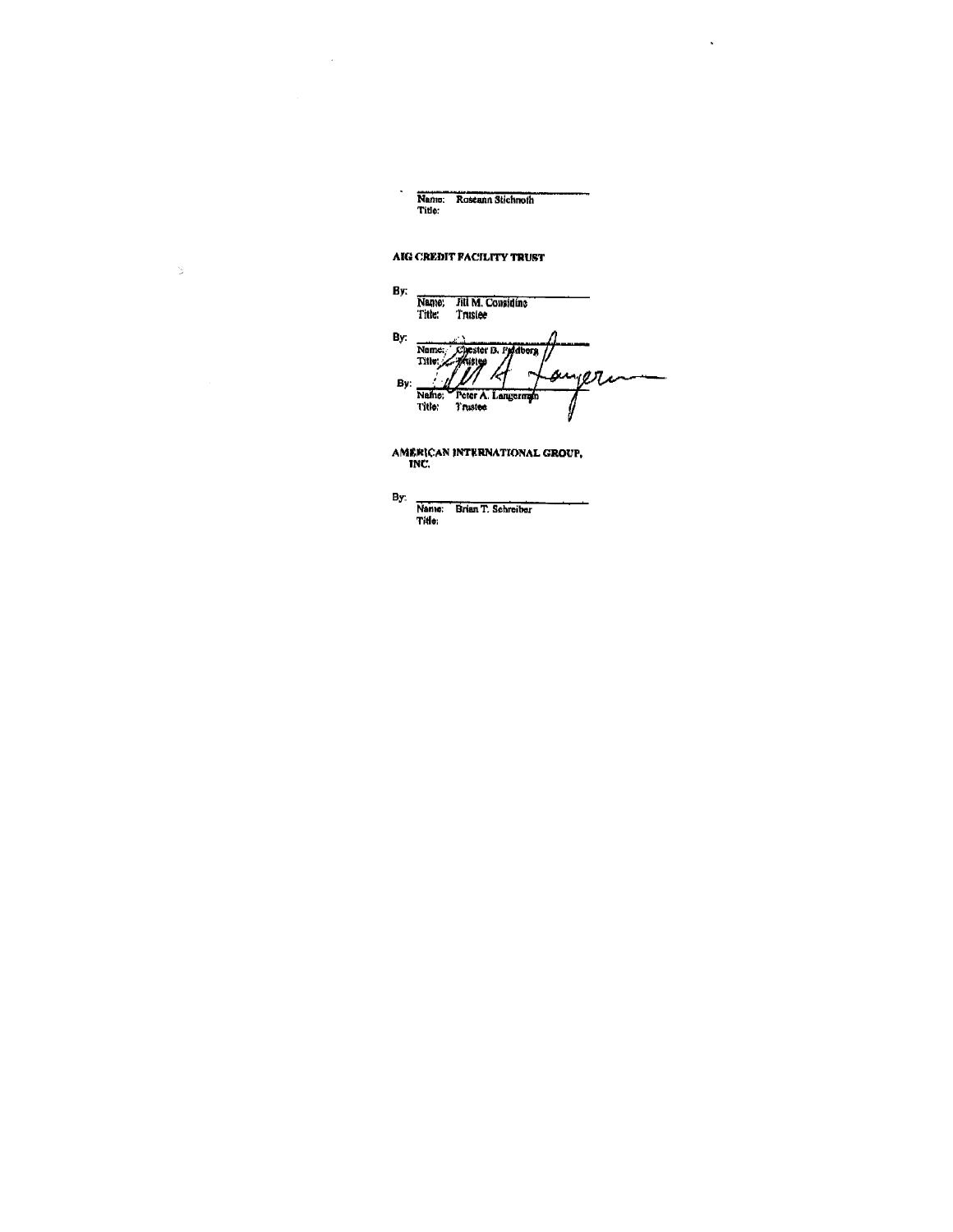The undersigned hereby confirm that they have reached an agreement in principle consistent with the annexed term sheet.

Date: September 30, 2010

## UNITED STATES DEPARTMENT OF THE TREASURY

 $\hat{\mathbf{r}}$ 

 $\cdot$ 

By:

Name: Herbert M. Allison, Jr. Title: Assistant Secretary for **Financial Stability** 

## FEDERAL RESERVE BANK OF NEW **YORK**

By:

Name: Roseann Stichnoth Title:

## AIG CREDIT FACILITY TRUST

By:

Jill M. Considine Name: Title: Trustee

By:

Name: Chester B. Feldberg Title: Trustee

By:

Peter A. Langerman Name: Title: Trustee

# AMERICAN INTERNATIONAL GROUP,

INC.  $By:$ Name: Brian T. Schreiber<br>Title: Senior Vice President - strategic Planning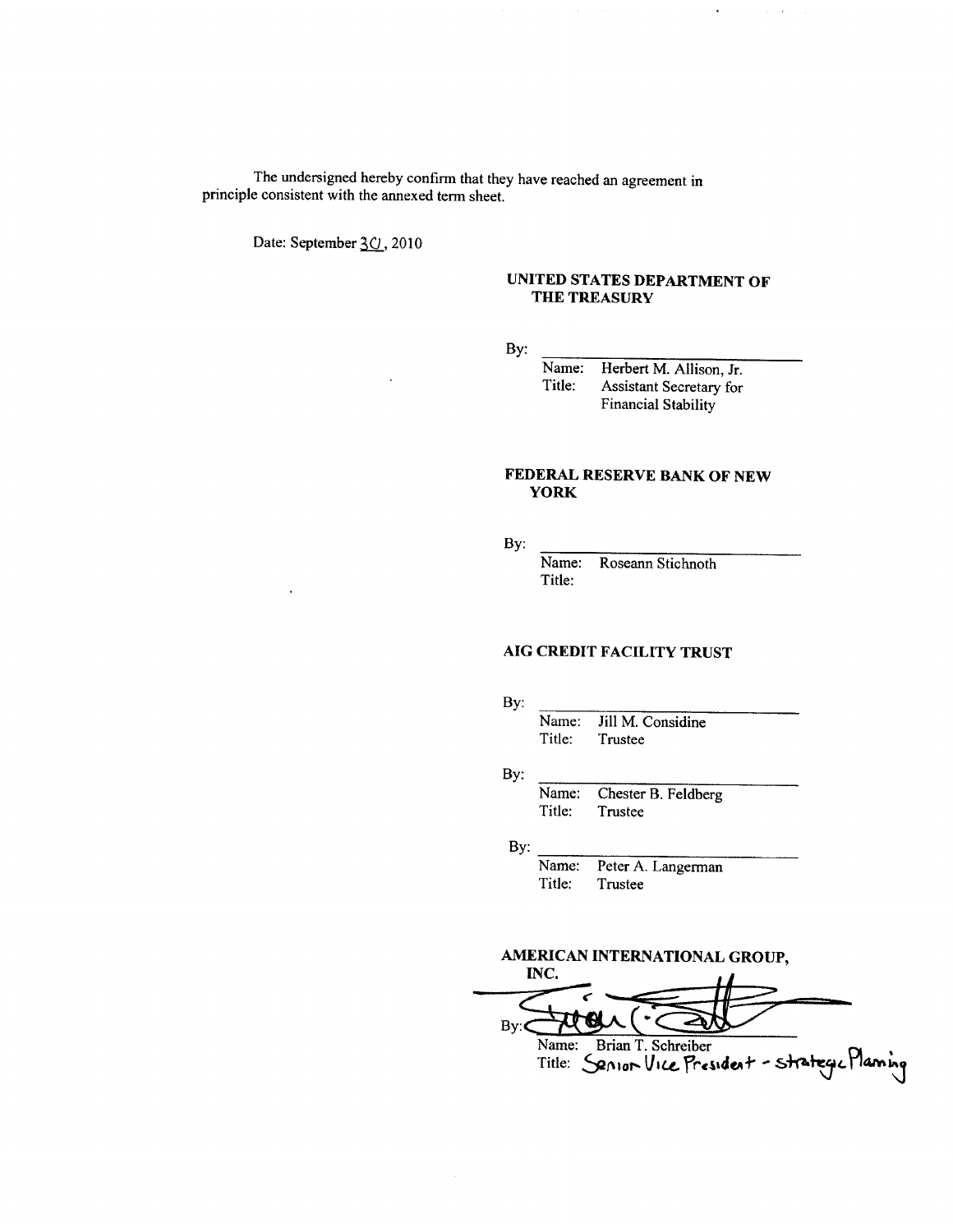# **AIG RECAPITALIZATION**

Summary of Terms of September 30, 2010

| <b>Transaction Overview</b> | As more fully described below, American International Group, Inc.<br>("AIG"), the Federal Reserve Bank of New York ("FRBNY"), the United<br>States Department of the Treasury ("UST") and the AIG Credit Facility<br>Trust ("Trust") propose to enter into a series of integrated transactions<br>(collectively, the " <b>Recapitalization</b> "), <sup>1</sup> that would result in, among other<br>things, the following:                                                                                                                                                                                                                                                                                                                                |
|-----------------------------|------------------------------------------------------------------------------------------------------------------------------------------------------------------------------------------------------------------------------------------------------------------------------------------------------------------------------------------------------------------------------------------------------------------------------------------------------------------------------------------------------------------------------------------------------------------------------------------------------------------------------------------------------------------------------------------------------------------------------------------------------------|
|                             | at the closing of the Recapitalization (the "Closing"), the full repayment<br>in cash of all remaining principal, accrued and unpaid interest, fees and<br>other amounts owing, and the termination of all commitments, under<br>the Credit Agreement dated as of September 22, 2008 (the "FRBNY<br><b>Credit Facility</b> ") between AIG and the FRBNY, funded solely from (i)<br>secured non-recourse loans to AIG from AIA Aurora LLC (the "AIA<br><b>SPV</b> ") and ALICO Holdings LLC (the " <b>ALICO SPV</b> ", and together<br>with the AIA SPV, the "SPVs") of the net cash proceeds from the initial<br>public offering of American International Assurance Company, Limited<br>("AIA") and the sale of American Life Insurance Company ("ALICO") |

and (ii) the "excess" cash made available by AIG and its subsidiaries for repayment of the FRBNY Credit Facility at the Closing as described below;

- at the Closing, the amendment and restatement of the Securities Purchase Agreement (as amended and restated, the "**SPA**") relating to AIG's Series F Fixed Rate Non-Cumulative Perpetual Preferred Stock (the "**Series F Preferred Stock**") to exchange a portion of AIG's remaining right to draw up to \$22.3 billion (the "**Series F Drawdown Right**"), in an amount to be designated by AIG prior to the Closing that shall not exceed \$2 billion, for the right of AIG to draw up to such designated amount (the "**Series G Designated Amount**") after the Closing for general corporate purposes (the "**Series G Drawdown Right**");
- AIG drawing at the Closing an amount up to the amount remaining undrawn pursuant to the Series F Drawdown Right subject to the limitations set forth herein;
- the purchase by AIG at the Closing of AIA Preferred Interests and ALICO Preferred Interests from the FRBNY having an aggregate liquidation preference equal to the amount drawn at the Closing pursuant to the Series F Drawdown Right;
- the exchange by the UST of the Series F Preferred Stock (including amounts drawn at the Closing) for:
	- all of the AIA Preferred Interests and ALICO Preferred Interests purchased from the FRBNY;

<span id="page-6-0"></span> $\frac{1}{1}$  $<sup>1</sup>$  It is understood and agreed among all parties to the Recapitalization that the components of the Recapitalization</sup> constitute a single, integrated, non-severable transaction.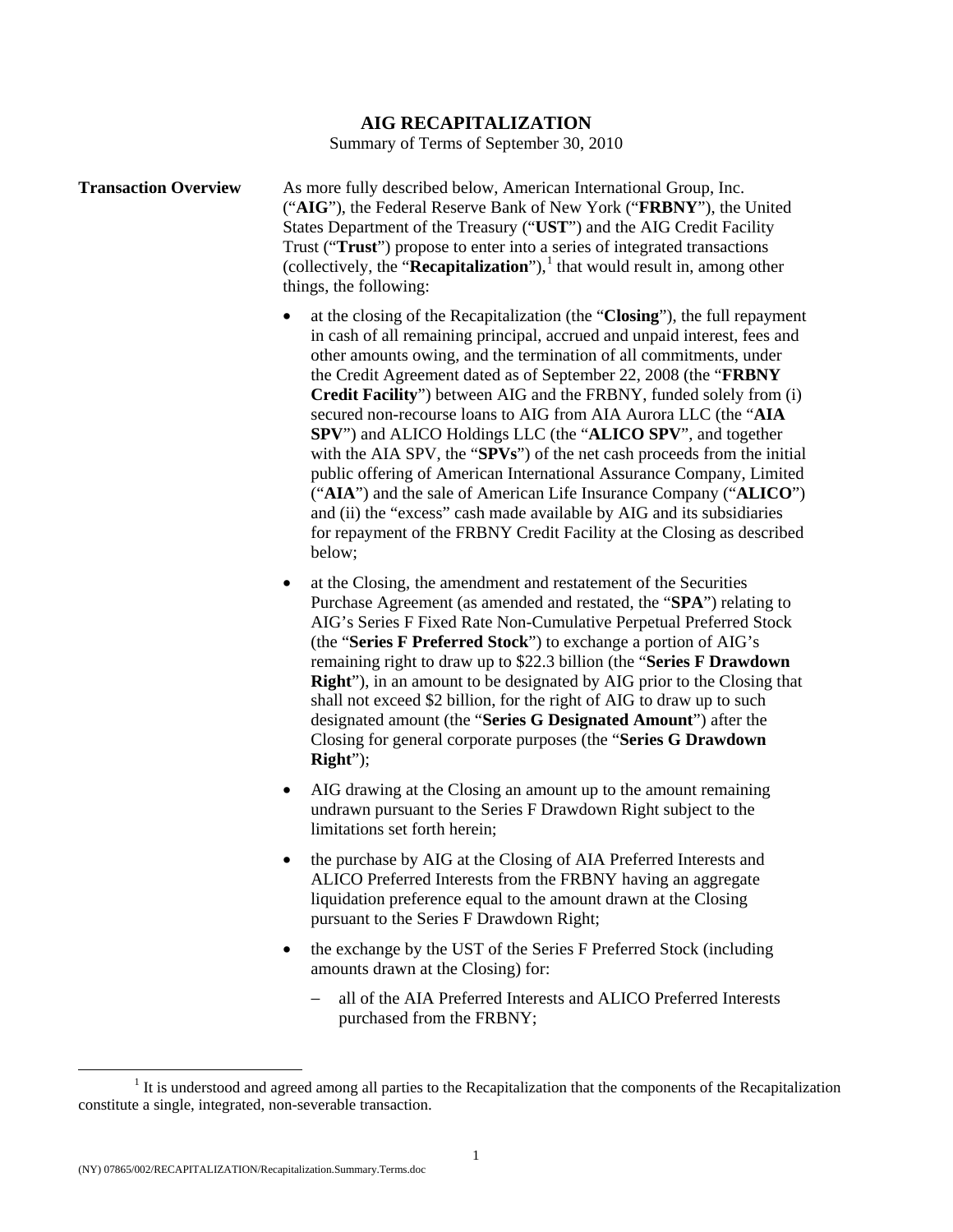- − approximately 167.6 million shares<sup>[2](#page-7-0)</sup> of AIG common stock, par value \$2.50 per share ("**AIG Common Stock**"); and
- − shares of a new series of preferred stock of AIG designated as the "Series G Cumulative Mandatory Convertible Preferred Stock" (the "**Series G Preferred Stock**"), which will evidence (i) any amounts allocated by AIG to the Series G Drawdown Right to be available to be drawn after the Closing and (ii) any amounts drawn by AIG on the Series F Drawdown Right between announcement and Closing;
- the exchange of AIG's Series C Perpetual, Convertible, Participating Preferred Stock (the "**Series C Preferred Stock**") for approximately 562.9 million shares<sup>[3](#page-7-1)</sup> of AIG Common Stock;
- the exchange of AIG's Series E Fixed Rate Non-Cumulative Preferred Stock (the "**Series E Preferred Stock**") for approximately 924.5 million shares of AIG Common Stock;
- AIG's issuance after the Closing to the holders of AIG Common Stock prior to the Closing, by means of a dividend, of 10-year warrants to purchase up to 75 million shares of AIG Common Stock in the aggregate at an exercise price of \$45.00 per share; and

|                                      | <i><b>Outstanding</b></i><br><b>Shares of AIG</b><br><b>Common Stock</b><br>$(in\,millions)^4$ | Percentage of<br><b>Outstanding</b><br><b>Shares</b> |
|--------------------------------------|------------------------------------------------------------------------------------------------|------------------------------------------------------|
| AIG Common Stock issued upon         |                                                                                                |                                                      |
| exchange for:                        |                                                                                                |                                                      |
| Series C Preferred Stock             | 562.9                                                                                          | 31.3%                                                |
| Series E Preferred Stock             | 924.5                                                                                          | 51.4%                                                |
| <b>Series F Preferred Stock</b>      | 167.6                                                                                          | 9.3%                                                 |
| <b>Subtotal</b>                      | 1,655.0                                                                                        | 92.1%                                                |
| Existing holders of AIG Common Stock | 142.9 <sup>5</sup>                                                                             | 7.9%                                                 |
| <b>T</b> otal                        | 1.797.9                                                                                        | 100.0%                                               |

• AIG having the following pro forma capitalization immediately after giving effect to the Recapitalization:

(continued…) 2 Calculated based on the aggregate liquidation preference of the Series F Preferred Stock currently outstanding.

<span id="page-7-1"></span><span id="page-7-0"></span><sup>3</sup> Calculated based on the number of shares that would represent 79.8% of pro forma outstanding shares of AIG Common Stock prior to the Restructuring and the assumed number of shares of AIG Common Stock to be issued in exchange for the equity units described under "Exchange of Equity Units" below. To be adjusted to reflect the actual shares of AIG Common Stock issued in exchange for such equity units.

<span id="page-7-2"></span><sup>4</sup> This table does not reflect the shares of AIG Common Stock underlying any AIG securities convertible into, or exchangeable or exercisable for, shares of AIG Common Stock, including the Series G Preferred Stock, the warrants to be issued to the AIG public stockholders after the Closing and the outstanding warrants currently held by the UST. This table also does not reflect the issuance of shares of AIG Common Stock in exchange for the equity units described under "Exchange of Equity Units" below.

<span id="page-7-3"></span><sup>5</sup> This number reflects the currently outstanding shares of AIG Common Stock and the assumed number of shares of AIG Common Stock to be issued in exchange for the equity units described below under "Exchange of Equity Units" below.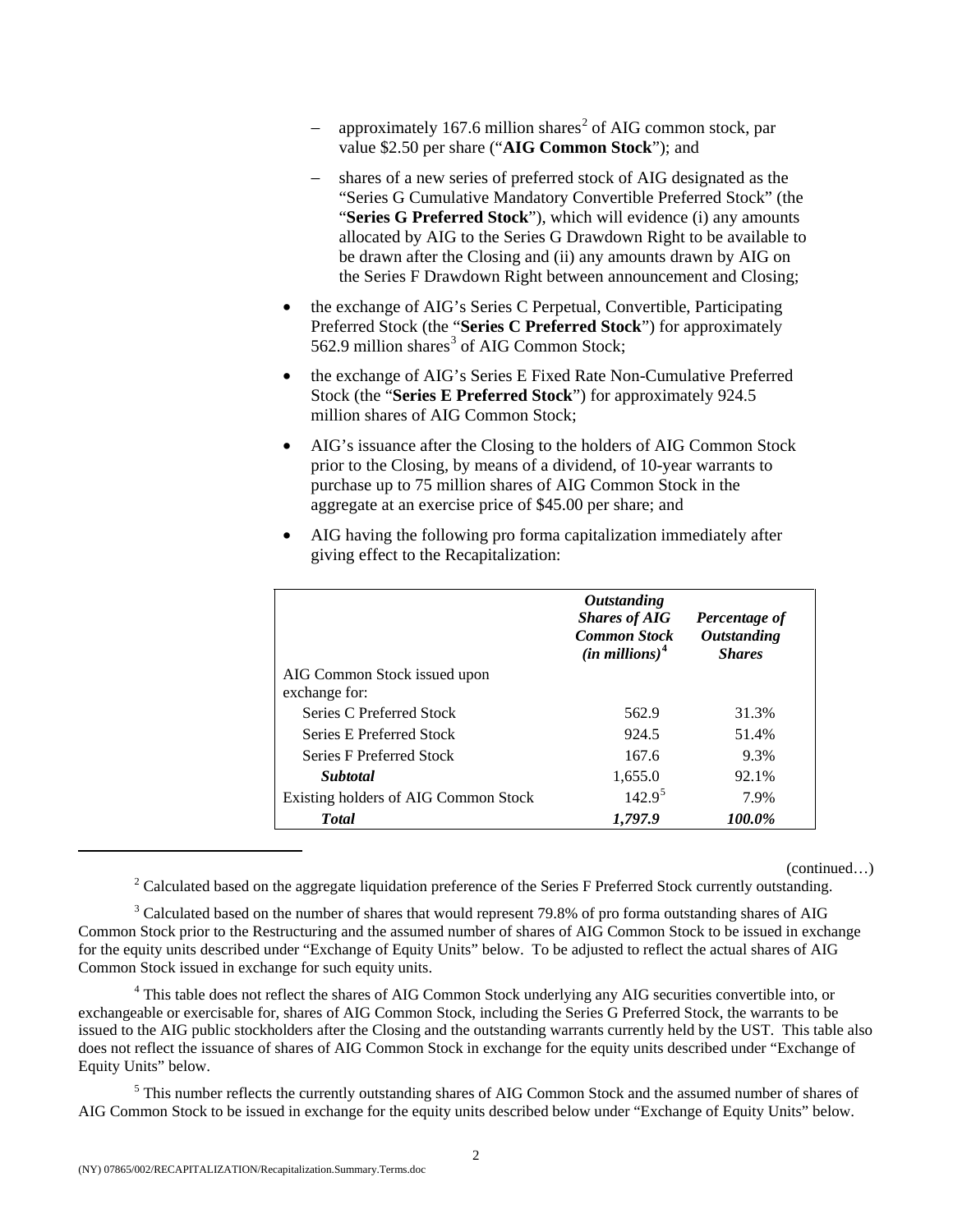# **Repayment of FRBNY Credit Facility; Waiver of AIA and ALICO Preferred Distributions**

| <b>Repayment of FRBNY</b><br>Credit Facility | At the Closing, all principal, accrued and unpaid interest, fees and other<br>amounts owing under the FRBNY Credit Facility will be repaid in full<br>solely from (i) the borrowings under the SPV Intercompany Loans<br>described below and (ii) the Excess Cash Proceeds (as defined below)<br>available at the Closing.                                                                                                                                                                                                                                                                                                                                                                                  |
|----------------------------------------------|-------------------------------------------------------------------------------------------------------------------------------------------------------------------------------------------------------------------------------------------------------------------------------------------------------------------------------------------------------------------------------------------------------------------------------------------------------------------------------------------------------------------------------------------------------------------------------------------------------------------------------------------------------------------------------------------------------------|
|                                              | AIG will use commercially reasonable efforts (taking into account market<br>prices and conditions) to raise cash proceeds (the "Excess Cash<br><b>Proceeds</b> "), in an aggregate amount at least sufficient to repay (when<br>combined with the borrowings under the SPV Intercompany Loans) all<br>remaining amounts owing under the FRBNY Credit Facility.                                                                                                                                                                                                                                                                                                                                              |
|                                              | Notwithstanding the foregoing, any cash proceeds received in connection<br>with the disposal of any Designated Pledged Asset (or distributions thereon)<br>shall, unless directed in writing by the FRBNY and the UST, be excluded<br>from the definition of "Excess Cash Proceeds".                                                                                                                                                                                                                                                                                                                                                                                                                        |
|                                              | At the Closing, all available undrawn commitments under the FRBNY<br>Credit Facility will be terminated.                                                                                                                                                                                                                                                                                                                                                                                                                                                                                                                                                                                                    |
| Waiver; Escrow                               | As consideration for AIG's agreement to complete the Recapitalization, the<br>FRBNY, as the holder of the preferred interests in the AIA SPV and<br>ALICO SPV, will waive (the "Waiver") the right to receive mandatory<br>distributions on such preferred interests until the Closing, with all proceeds<br>subject to the Waiver to be held in segregated escrow accounts with the<br>FRBNY, as agent for the SPVs, $6$ until the Closing. <sup>7</sup> The preferred interests<br>in the AIA SPV and the ALICO SPV are referred to herein as the "AIA<br>Preferred Interests" and "ALICO Preferred Interests", respectively, and<br>interchangeably as the "AIA/ALICO Preferred Interests". <sup>8</sup> |
|                                              | The Waiver will also provide that, at the Closing, proceeds will be released<br>from escrow and loaned (each, an "SPV Intercompany Loan") to AIG on<br>the terms described below; <i>provided, however</i> , that if the aggregate amount<br>of the proceeds subject to the Waiver, when combined with the Excess Cash<br>Proceeds, exceeds all amounts owing under the FRBNY Credit Facility,<br>such excess amount shall be distributed in accordance with the terms of the<br>SPVs' limited liability company agreements.                                                                                                                                                                                |
|                                              | Upon the Closing, the Waiver will terminate and thereafter all cash received                                                                                                                                                                                                                                                                                                                                                                                                                                                                                                                                                                                                                                |

 <sup>6</sup> <sup>6</sup> AIG and the FRBNY to agree on arrangements regarding the proceeds held in the escrow accounts.

<span id="page-8-1"></span><span id="page-8-0"></span> $<sup>7</sup>$  The escrow accounts are expected to consist of, in the case of the AIA SPV, the net cash proceeds from the AIA IPO</sup> and, in the case of the ALICO SPV, the net cash proceeds from the sale of ALICO to MetLife.

<span id="page-8-2"></span> $8$  For purposes of this document, the references to, and the aggregate liquidation preference of, the AIA/ALICO Preferred Interests will include, unless otherwise agreed by the FRBNY, the UST and AIG, the 1% and 5% preferred participating returns held by the FRBNY in the AIA SPV and the ALICO SPV, respectively.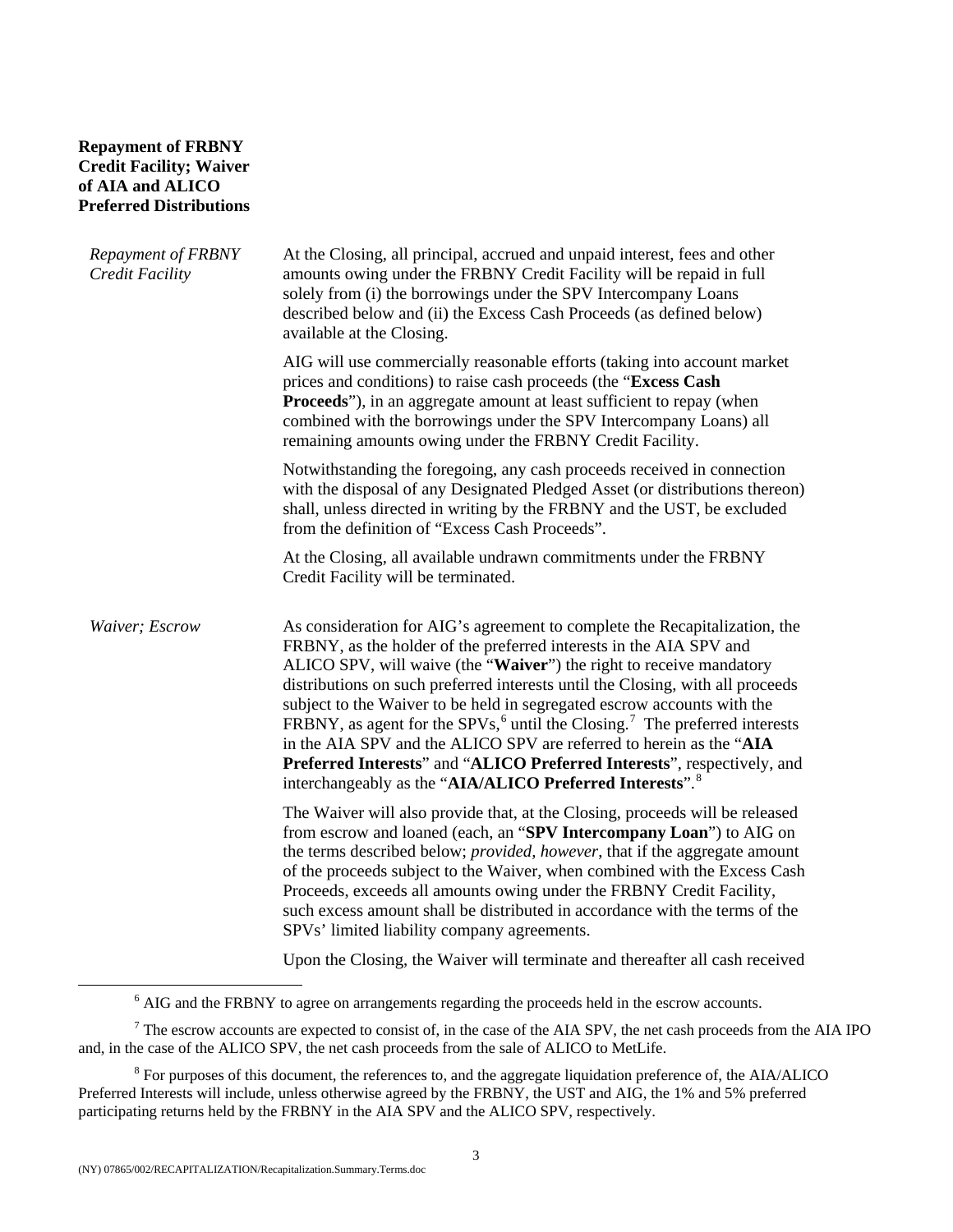|                               | by each SPV from repayment of the SPV Intercompany Loans, receipt of<br>SPV Capital Contributions, disposition of assets or otherwise will be<br>distributed in accordance with the terms of the SPVs' limited liability<br>company agreements without regard to the Waiver.                                                                                                                                                                                                                                                                                                                                                           |
|-------------------------------|----------------------------------------------------------------------------------------------------------------------------------------------------------------------------------------------------------------------------------------------------------------------------------------------------------------------------------------------------------------------------------------------------------------------------------------------------------------------------------------------------------------------------------------------------------------------------------------------------------------------------------------|
|                               | If the Recapitalization is terminated because the End Date (as defined<br>below) occurs (or for any other reason), the Waiver will terminate and be of<br>no further force or effect and all amounts held in escrow at each SPV will<br>be released and distributed in accordance with the terms of the SPVs'<br>limited liability company agreements without regard to the Waiver.                                                                                                                                                                                                                                                    |
| <b>SPV</b> Intercompany Loans | Recourse against AIG under each SPV Intercompany Loan will be limited<br>to the Designated Pledged Assets (other than any liability of AIG resulting<br>from AIG's intentional and knowing failure to perform its material<br>obligations under the SPV Intercompany Loans and related security<br>documents).                                                                                                                                                                                                                                                                                                                         |
|                               | The following assets of AIG and certain of its subsidiaries (who will<br>become limited recourse guarantors to the extent of the applicable<br>Designated Pledged Assets), along with all proceeds thereof and<br>distribution thereon in each case (subject to exceptions to be agreed,<br>consistent with the limitations on the collateral pledged to secure the<br>FRBNY Credit Facility to the extent applicable, and any additional tax and<br>regulatory considerations and timing constraints) (the "Designated Pledged<br>Assets") will be pledged to the SPVs to secure each SPV Intercompany<br>Loan:                       |
|                               | the equity interests of Nan Shan Life Insurance Company, Ltd. ("Nan<br>$\bullet$<br>Shan"), AIG Star Life Insurance Co. Ltd ("Star") and AIG Edison Life<br>Insurance Company ("Edison");                                                                                                                                                                                                                                                                                                                                                                                                                                              |
|                               | the equity interests of International Lease Finance Corporation<br>٠<br>("ILFC");                                                                                                                                                                                                                                                                                                                                                                                                                                                                                                                                                      |
|                               | AIG's and its subsidiaries' interests in Maiden Lane II LLC and Maiden<br>٠<br>Lane III LLC and distributions thereon (subject to a commercially<br>reasonable efforts standard taking into account applicable regulatory,<br>tax and capital considerations); and                                                                                                                                                                                                                                                                                                                                                                     |
|                               | any contract rights of AIG or any of the limited recourse guarantors<br>under any contract to sell or otherwise dispose of any of the foregoing<br>assets, whether presently effective or entered into after the date of the<br>SPV Intercompany Loans.                                                                                                                                                                                                                                                                                                                                                                                |
|                               | Notwithstanding anything in the FRBNY Credit Facility to the contrary:                                                                                                                                                                                                                                                                                                                                                                                                                                                                                                                                                                 |
|                               | unless the UST and the FRBNY direct in writing that any cash proceeds<br>$\bullet$<br>received prior to the Closing in connection with the disposal of any<br>Designated Pledged Asset (or distributions thereon) constitute "Excess<br>Cash Proceeds", such cash proceeds shall not be applied to repay the<br>FRBNY Credit Facility and will instead be applied at the Closing to<br>simultaneously repay a portion of the SPV Intercompany Loans issued<br>at the Closing, with the proceeds of such repayment distributed at the<br>Closing in accordance with the terms of the SPVs' limited liability<br>company agreements; and |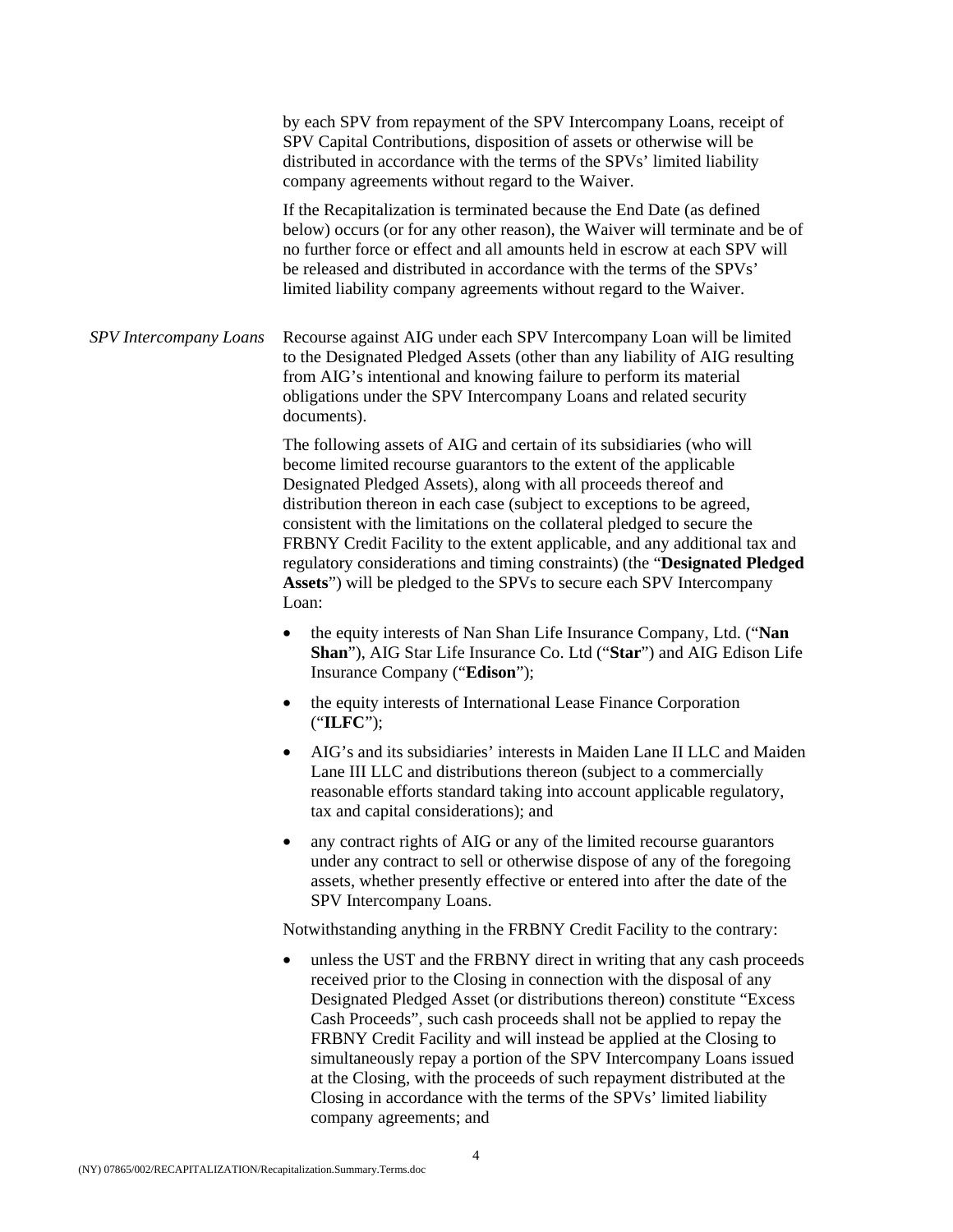|                                                                               | any non-cash proceeds or distributions received in connection therewith<br>will be Designated Pledged Assets.                                                                                                                                                                                                                                                                                                                                                                                                                                                                                                                                                                                                                                                                                                                                                                                                                                                                                                                                                                                                                                                                 |
|-------------------------------------------------------------------------------|-------------------------------------------------------------------------------------------------------------------------------------------------------------------------------------------------------------------------------------------------------------------------------------------------------------------------------------------------------------------------------------------------------------------------------------------------------------------------------------------------------------------------------------------------------------------------------------------------------------------------------------------------------------------------------------------------------------------------------------------------------------------------------------------------------------------------------------------------------------------------------------------------------------------------------------------------------------------------------------------------------------------------------------------------------------------------------------------------------------------------------------------------------------------------------|
|                                                                               | Additionally, each SPV Intercompany Loan will be secured by a pledge of<br>the common equity of the other SPV and guaranteed by such other SPV;<br>provided, however, that, with respect to the AIA SPV, not more than either<br>(i) 66% of the common equity of the AIA SPV will be pledged, or (ii) 66%<br>of the equity interests in AIA Group Limited that are owned by AIA SPV<br>will be subject to the guarantee.                                                                                                                                                                                                                                                                                                                                                                                                                                                                                                                                                                                                                                                                                                                                                      |
|                                                                               | Notwithstanding that the ALICO SPV is initially responsible for all MetLife<br>indemnification claims and downward purchase price adjustments under the<br>purchase agreement relating to the ALICO sale transaction, AIG will be<br>responsible for funding in cash the amount of each such MetLife<br>indemnification claim and downward purchase price adjustment on a dollar-<br>for-dollar basis when and if paid by the ALICO SPV. If immediate<br>payment in cash of any such amounts would reasonably be expected to<br>materially and adversely affect AIG's liquidity, the parties will negotiate in<br>good faith alternative or deferred funding arrangements.                                                                                                                                                                                                                                                                                                                                                                                                                                                                                                    |
|                                                                               | Each SPV Intercompany Loan will bear interest at a rate per annum equal to<br>the "preferred return" on such SPV's AIA/ALICO Preferred Interests, will<br>have a maturity date of three years after the Closing and will have such<br>other terms, consistent with the terms of the Recapitalization (including<br>events of default) as the parties shall agree.                                                                                                                                                                                                                                                                                                                                                                                                                                                                                                                                                                                                                                                                                                                                                                                                             |
|                                                                               | AIG and each SPV will have the option to repay, retire or take such other<br>action with respect to the SPV Intercompany Loans as it sees fit once all<br>AIA/ALICO Preferred Interests have been redeemed or acquired by AIG.                                                                                                                                                                                                                                                                                                                                                                                                                                                                                                                                                                                                                                                                                                                                                                                                                                                                                                                                                |
| Capital Contribution<br><i><b>Obligations</b></i>                             | If either SPV's AIA/ALICO Preferred Interests remain outstanding<br>following the repayment in full of the SPV's SPV Intercompany Loan, AIG<br>will agree to make capital contributions to such SPV (each, an "SPV<br>Capital Contribution") upon receipt of any proceeds of, or any other<br>distributions on, the Designated Pledged Assets. AIG's obligations to make<br>the SPV Capital Contributions will be supported by the same guarantees<br>and collateral package as the SPV Intercompany Loans.                                                                                                                                                                                                                                                                                                                                                                                                                                                                                                                                                                                                                                                                   |
| Additional<br>Documentation/Payment<br><b>Waterfall Security</b><br>Agreement | The collateral arrangements with respect to the Designated Pledged Assets,<br>in a form reasonably satisfactory to the UST, the FRBNY and AIG, will<br>contain customary provisions to protect the interests of the SPVs as secured<br>parties, including the application of the proceeds of the Designated Pledged<br>Assets to the repayment of the SPV Intercompany Loans and any SPV<br>Capital Contributions. This documentation shall provide, among other<br>things, that unless otherwise directed by the holder of the AIA Preferred<br>Interests and the ALICO Preferred Interests, any proceeds or any other<br>distributions received in respect of the Designated Pledged Assets will be<br>allocated pro rata to the AIA SPV and the ALICO SPV based on the<br>relative aggregate outstanding liquidation preferences of the AIA Preferred<br>Interests and ALICO Preferred Interests at that time, either as repayment of<br>the relevant SPV Intercompany Loan or as an SPV Capital Contribution.<br>The holders of the AIA/ALICO Preferred Interests will be party to or third<br>party beneficiaries of the collateral documentation, including the payment |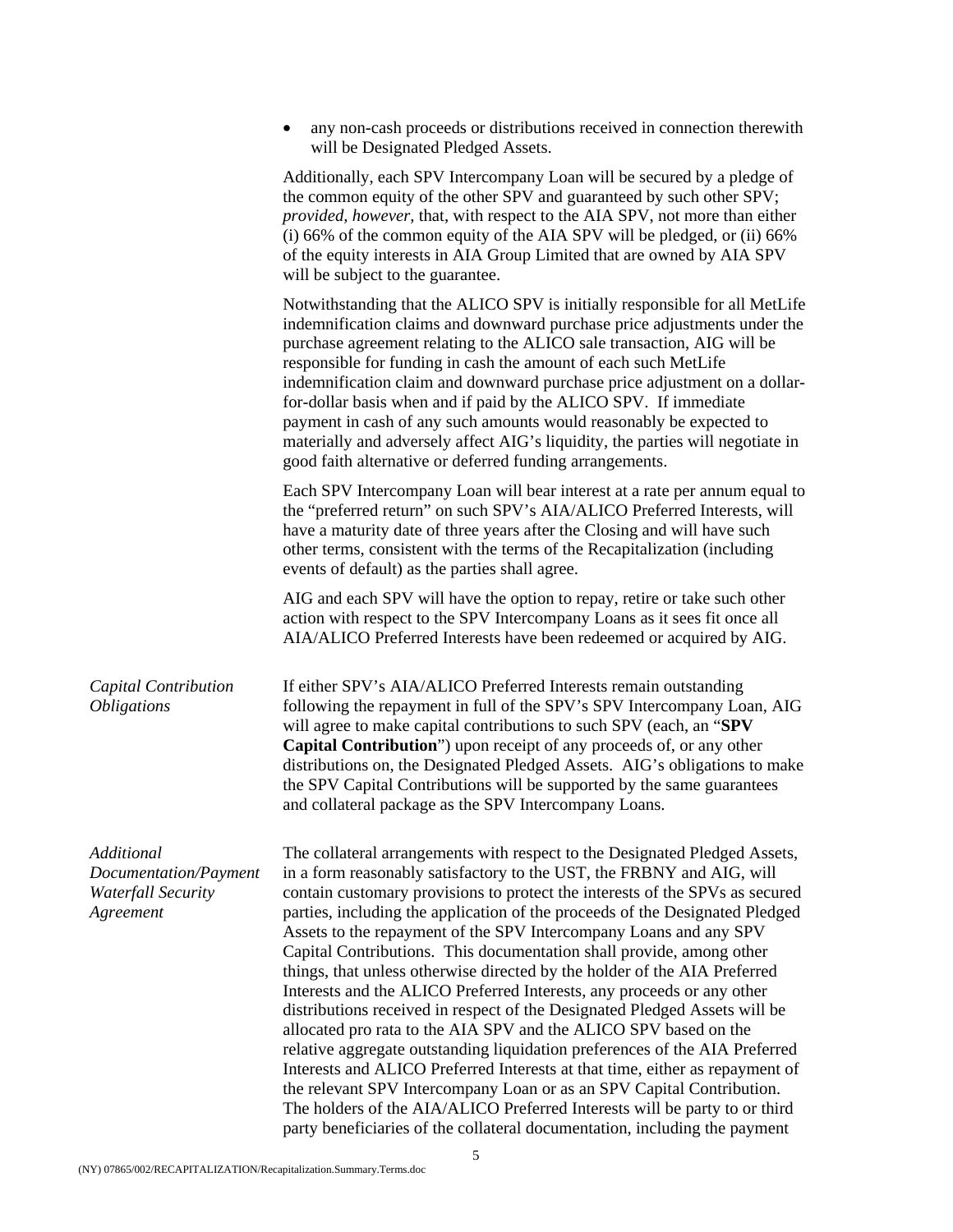waterfall and cross guarantees and AIG's obligations to make SPV Capital Contributions. If AIG is not the pledgor of a component of the Designated Pledged Assets, then the pledgor of such component will be a limited recourse guarantor of the SPV Intercompany Loans to the extent of such component. If tax or regulatory issues prevent the pledging of 100% of the equity interests of a Designated Pledged Asset, then in addition to any amount that may be pledged, the pledgor will also pledge any proceeds from the sale of such Designated Pledged Asset.

| <b>Drawdown of Series F</b><br><b>Closing Drawdown</b><br><b>Amount, Purchase of</b><br><b>AIA/ALICO Preferred</b><br><b>Interests, Exchange of</b><br><b>Series F Preferred Stock</b><br>and Terms of Series G<br><b>Preferred Stock</b> |                                                                                                                                                                                                                                                                                                                                                                                                                                                                                                                                                                                                                                                                                                                                                                                                                                                                                                                                                           |
|-------------------------------------------------------------------------------------------------------------------------------------------------------------------------------------------------------------------------------------------|-----------------------------------------------------------------------------------------------------------------------------------------------------------------------------------------------------------------------------------------------------------------------------------------------------------------------------------------------------------------------------------------------------------------------------------------------------------------------------------------------------------------------------------------------------------------------------------------------------------------------------------------------------------------------------------------------------------------------------------------------------------------------------------------------------------------------------------------------------------------------------------------------------------------------------------------------------------|
| Series F Closing<br>Drawdown Amount                                                                                                                                                                                                       | At the Closing, AIG will draw pursuant to the Series F Drawdown Right an<br>amount (the "Series F Closing Drawdown Amount") equal to the lesser of<br>(i) the remaining balance undrawn pursuant to the Series F Drawdown<br>Right (less the Series G Designated Amount) and (ii) the aggregate<br>liquidation preference <sup>9</sup> of all AIA/ALICO Preferred Interests outstanding at<br>the Closing.                                                                                                                                                                                                                                                                                                                                                                                                                                                                                                                                                |
|                                                                                                                                                                                                                                           | The Series F Drawdown Right will terminate and be of no further force and<br>effect immediately following the Closing.                                                                                                                                                                                                                                                                                                                                                                                                                                                                                                                                                                                                                                                                                                                                                                                                                                    |
| Purchase of AIA/ALICO<br>Preferred Interests                                                                                                                                                                                              | At the Closing, AIG will purchase from the FRBNY AIA Preferred<br>Interests and ALICO Preferred Interests (the "Purchased AIA/ALICO<br>Preferred Interests") having an aggregate liquidation preference equal to<br>at least the Series F Closing Drawdown Amount, at a cash purchase price<br>(the "AIA/ALICO Preferred Interests Purchase Price") equal to the<br>aggregate outstanding liquidation preference of all of the Purchased<br>AIA/ALICO Preferred Interests. Unless otherwise agreed by the FRBNY<br>and the UST, the Purchased AIA/ALICO Preferred Interests will be<br>purchased on a pro rata basis as to the AIA Preferred Interests and ALICO<br>Preferred Interests based on the relative aggregate outstanding liquidation<br>preferences of the AIA Preferred Interests and ALICO Preferred Interests at<br>that time. AIG will fund the AIA/ALICO Preferred Interests Purchase Price<br>from the Series F Closing Drawdown Amount. |
| Amendment of SPA                                                                                                                                                                                                                          | The parties will amend and restate the SPA to (i) exchange a portion of the<br>Series F Drawdown Right for the Series G Drawdown Right (if AIG so<br>elects) and (ii) provide for the exchange of the Series F Preferred Stock as<br>described below. Notwithstanding such exchange, the remaining                                                                                                                                                                                                                                                                                                                                                                                                                                                                                                                                                                                                                                                        |

<span id="page-11-0"></span> $\frac{1}{9}$  $9$  Taking into account, if applicable, the application of (i) any proceeds subject to the Waiver in excess of the amount required to be used to repay the FRBNY Credit Facility and advanced as SPV Intercompany Loans and (ii) any cash proceeds received from the disposal of Designated Pledged Assets prior to the Closing.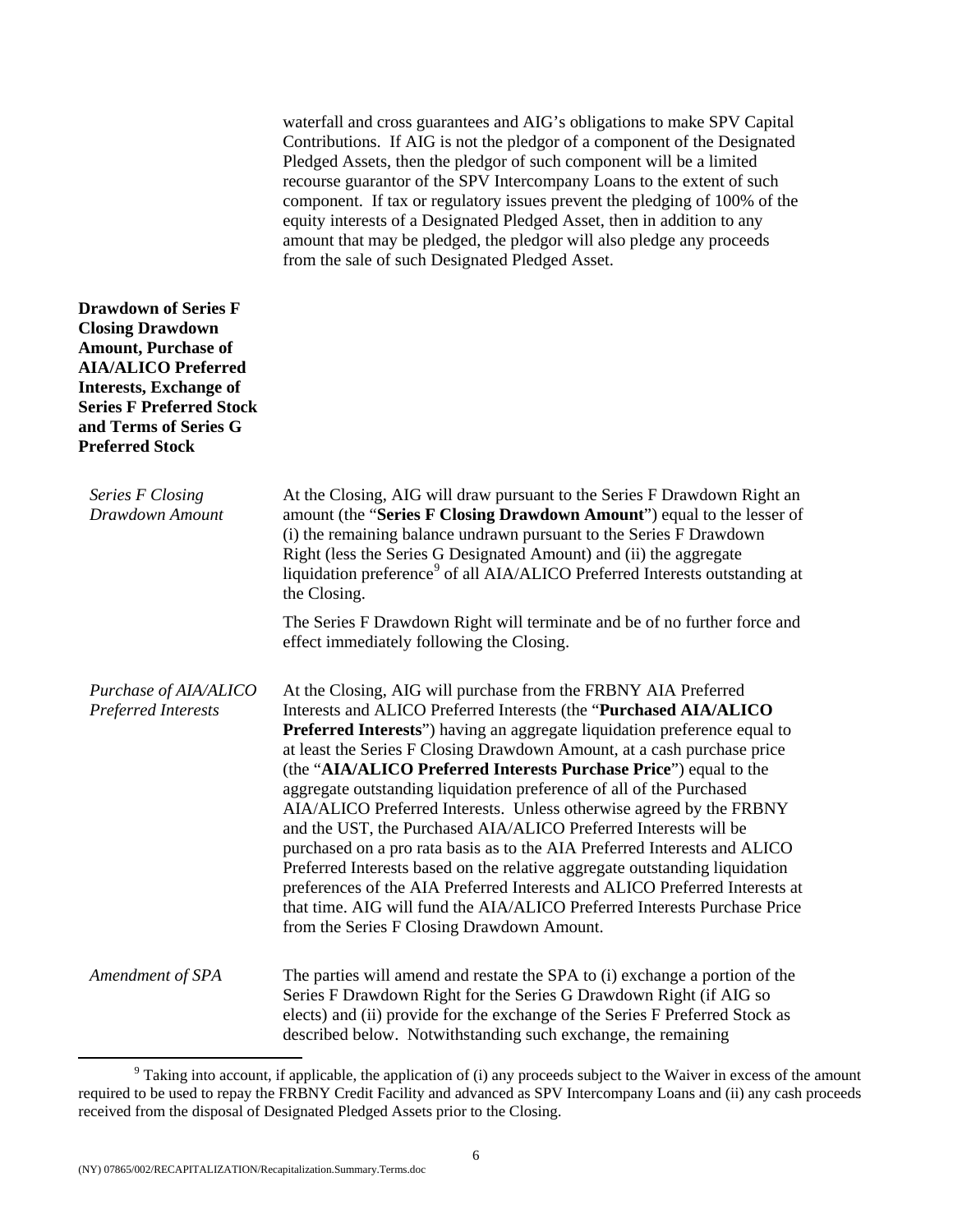|                                         | commitment fees on the Series F Drawdown Right will nevertheless remain<br>payable by AIG at the times they are currently due.                                                                                                                                                                                                                                                                                                                                                                                                                                                                                                                                                                                                                                                                                                                                                                                                                                               |
|-----------------------------------------|------------------------------------------------------------------------------------------------------------------------------------------------------------------------------------------------------------------------------------------------------------------------------------------------------------------------------------------------------------------------------------------------------------------------------------------------------------------------------------------------------------------------------------------------------------------------------------------------------------------------------------------------------------------------------------------------------------------------------------------------------------------------------------------------------------------------------------------------------------------------------------------------------------------------------------------------------------------------------|
| Exchange of Series F<br>Preferred Stock | Simultaneously with the Closing, the shares of Series F Preferred Stock<br>held by the UST will be exchanged for:                                                                                                                                                                                                                                                                                                                                                                                                                                                                                                                                                                                                                                                                                                                                                                                                                                                            |
|                                         | the Purchased AIA/ALICO Preferred Interests;<br>$\bullet$                                                                                                                                                                                                                                                                                                                                                                                                                                                                                                                                                                                                                                                                                                                                                                                                                                                                                                                    |
|                                         | shares of Series G Preferred Stock, having the rights, preferences and<br>٠<br>terms described below (but only if (i) AIG has elected prior to the<br>Closing to designate a portion of the Series F Drawdown Right as the<br>Series G Drawdown Right and/or (ii) AIG draws on the Series F<br>Drawdown Right after the date the parties announce the<br>Recapitalization and prior to the Closing); and                                                                                                                                                                                                                                                                                                                                                                                                                                                                                                                                                                     |
|                                         | approximately 167.6 million shares of AIG Common Stock.                                                                                                                                                                                                                                                                                                                                                                                                                                                                                                                                                                                                                                                                                                                                                                                                                                                                                                                      |
| <b>Series G Preferred Stock</b>         | The Series G Preferred Stock received by the UST will have the following<br>rights, preferences and terms:                                                                                                                                                                                                                                                                                                                                                                                                                                                                                                                                                                                                                                                                                                                                                                                                                                                                   |
|                                         | Liquidation preference: The shares of Series G Preferred Stock will<br>$\bullet$<br>initially have a zero aggregate liquidation preference, except that if AIG<br>draws on the Series F Drawdown Right after the date the parties<br>announce the Recapitalization and prior to the Closing, the shares of<br>Series G Preferred Stock will have an initial aggregate liquidation<br>preference equal to the amount of such draws. Upon each drawdown,<br>the aggregate liquidation preference of the shares of the Series G<br>Preferred Stock will increase by an amount equal to the amount of such<br>drawdown. Dividends on each share of Series G Preferred Stock will<br>accrue on a daily basis at a rate of 5% per annum, compounded<br>quarterly.                                                                                                                                                                                                                  |
|                                         | Conversion: The Series G Preferred Stock will automatically convert<br>٠<br>into AIG Common Stock on March 31, 2012 (the "Conversion Date")<br>following the consummation, if applicable, of the Deferred Exchange<br>on the Conversion Date. The Series G Preferred Stock will be<br>convertible into a variable number of shares of AIG Common Stock<br>equal to (x) the aggregate liquidation preference of the Series G<br>Preferred Stock, plus all accrued and unpaid dividends, divided by (y)<br>the Conversion Price. The "Conversion Price" will be equal to the<br>lesser of (a) 80% of the volume weighted average price of the AIG<br>Common Stock over the 20 trading days prior to the announcement date<br>of the Recapitalization, and (b) 80% of the volume weighted average<br>price of the AIG Common Stock over the 20 trading days prior to the<br>Closing Date, subject to anti-dilution protections typical in registered<br>convertible securities. |
|                                         | Optional Redemption: AIG may redeem the Series G Preferred Stock at<br>٠<br>any time or times, in whole or in part, at a redemption price in cash<br>equal to the liquidation preference of the Series G Preferred Stock, plus<br>all accrued and unpaid dividends, without any prepayment or other<br>penalty; provided, however, that for so long as the FRBNY holds                                                                                                                                                                                                                                                                                                                                                                                                                                                                                                                                                                                                       |

AIA/ALICO Preferred Interests: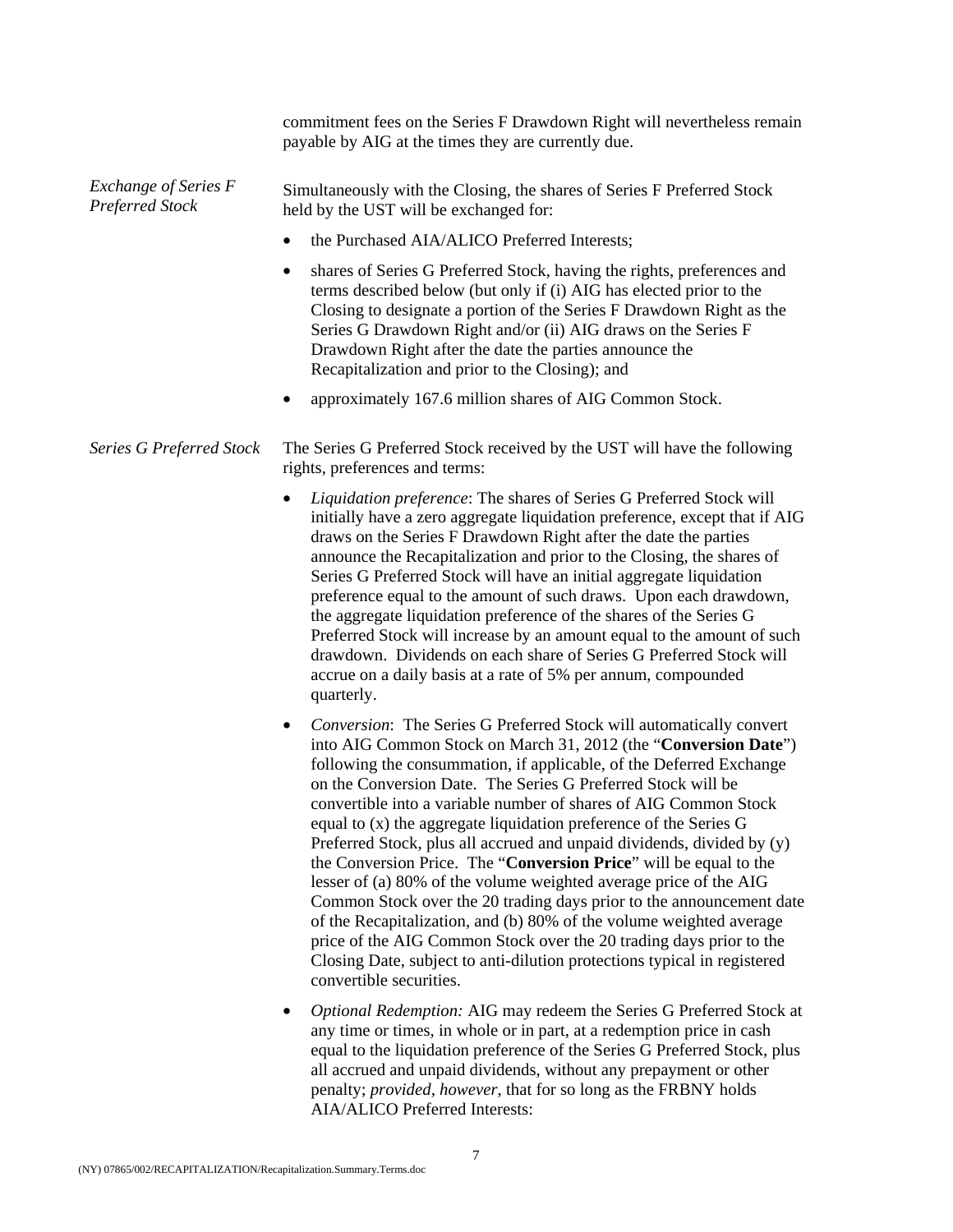- − AIG shall not have the right to redeem the Series G Preferred Stock for cash; and
- instead, AIG shall have the right to deliver the FRBNY cash in exchange for AIA/ALICO Preferred Interests having an aggregate liquidation preference (plus accrued and unpaid dividends) equal to such cash amount, and thereafter deliver to the UST the AIA/ALICO Preferred Interests so purchased in exchange for a reduction in the aggregate liquidation preference of the Series G Preferred Stock by a corresponding amount (such transactions to be consummated in a manner consistent with the steps set forth in clauses 3 through 6 under "Deferred Exchange of AIA/ALICO Preferred Interests" below).
- *Mandatory Redemption Upon Equity Offering*: Net proceeds received by AIG in connection with any public offering for cash of its equity securities (whether or not such offering constitutes an "Equity Offering" (as defined below)) after the closing of the recapitalization will be used as follows:
	- first, the net proceeds will reduce on a dollar-for-dollar basis the remaining availability, if any, of the Series G Designated Amount for general corporate purposes and instead will be available solely for the purpose of purchasing and exchanging an equal amount of AIA/ALICO Preferred Interests, if any, then held by the FRBNY as contemplated under "Deferred Exchange of AIA/ALICO Preferred Interests" below; and
	- thereafter, the remaining net proceeds will be used to redeem Series G Preferred Stock at a redemption price equal to the liquidation preference, plus accrued and unpaid dividends.
- *Series G Drawdown Right*: The Series G Drawdown Right may be drawn for general corporate purposes upon the applicable conditions to such drawdown being met as described below under "Conditions to Closing of Each Drawdown" consistent with the drawdown mechanics of the Series F Drawdown Right; *provided* that, consistent with the Series F Drawdown Right, AIG may not use the funds drawn to pay annual bonuses or other future cash performance awards to executives or senior partners.
- *Availability*: The Series G Designated Amount will be reduced on a dollar-for-dollar basis (i) as described above under "Mandatory Redemption Upon Equity Offering" and (ii) by the aggregate amount AIG draws on the Series F Drawdown Right at any time after the date the parties announce the Recapitalization and prior to the Closing.
- *Equity Offering*: Pursuant to the SPA, AIG will commit to use commercially reasonable efforts (after taking into account the price of the equity securities to be offered) to effect an underwritten public offering of its equity securities to raise net proceeds equal to the Series G Designated Amount (an "**Equity Offering**") during the period beginning after the date AIG files its Annual Report on Form 10-K for the year ended December 31, 2010 and ending on June 30, 2011.
- *Duration of Series G Drawdown Right*: The Series G Drawdown Right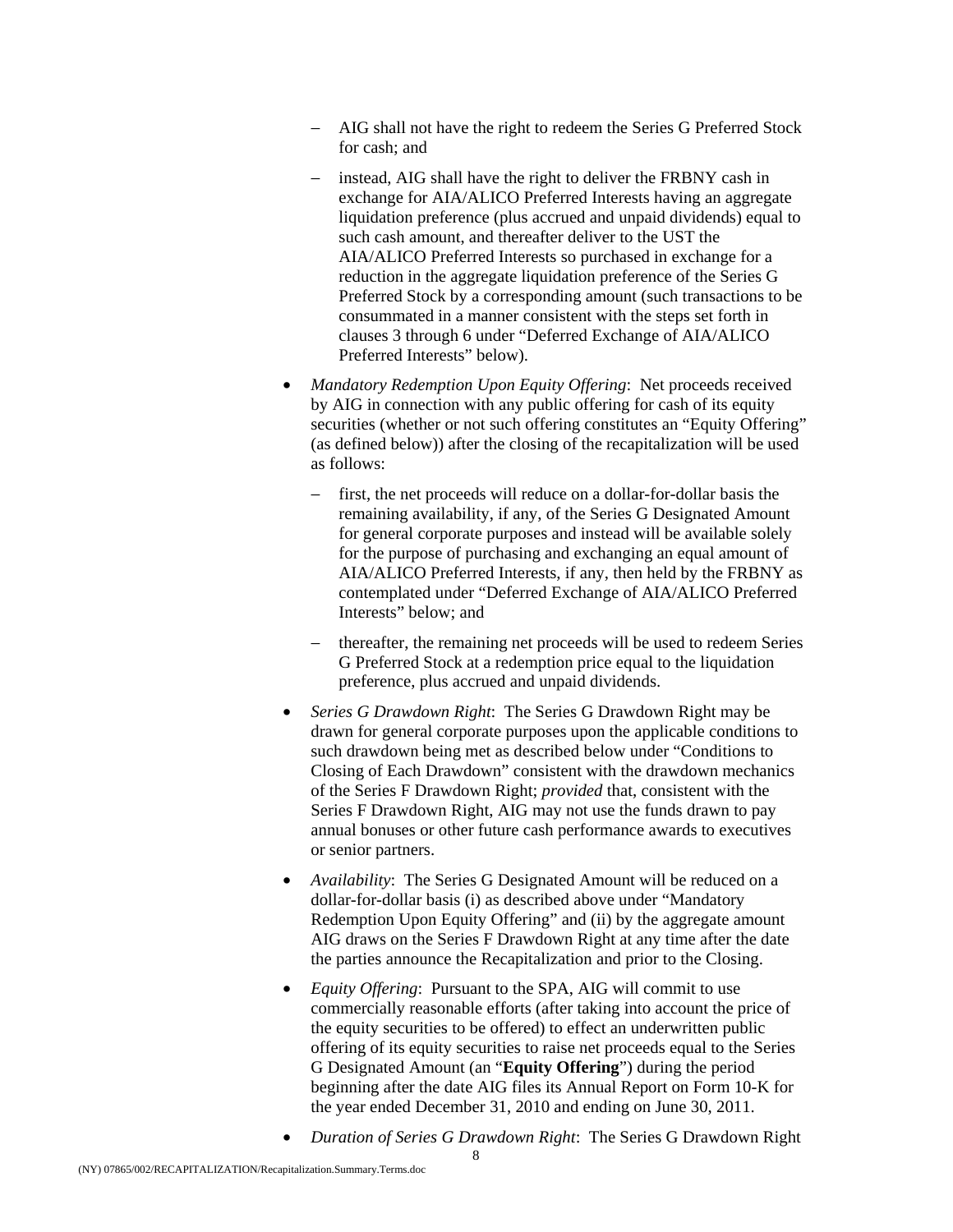will expire upon the earlier of (i) the Conversion Date and (ii) such time that AIG has (A) been adjudicated as, or determined by any governmental authority having regulatory authority over AIG or its assets to be, insolvent, (B) become the subject of an insolvency, bankruptcy, dissolution, liquidation or reorganization proceeding (including, without limitation, under Title 11 of the United States Bankruptcy Code) or (C) become the subject of an appointment of a trustee, receiver, intervenor or conservator under the Resolution Authority under Dodd-Frank Wall Street Reform and Consumer Protection Act or under any other applicable bankruptcy, insolvency or similar law now or hereafter in effect (each of (A) through (C), an "**Insolvency Trigger**");

- *Conditions to Commencement*: The conditions to the commencement of the Series G Drawdown Right will be as follows (which are substantially the same as the analogous conditions relating to the commencement of the Series F Drawdown Right):
	- accuracy of AIG's representations and warranties and performance by AIG of its obligations under the SPA;
	- − a certificate of an AIG senior executive officer certifying as to the matters described in the preceding bullet point;
	- the filing with the Delaware Secretary of State of the certificate of designations for the Series G Preferred Stock;
	- − delivery to the UST of an opinion of counsel in substantially the same form as delivered in connection with the commencement of the Series F Drawdown Right;
	- − delivery of stock certificates for the Series G Preferred Stock; and
	- the Closing has occurred.
- *Conditions to Closing of Each Drawdown*: The conditions to the closing of each drawdown pursuant to the Series G Drawdown Right will be as follows:
	- the Conversion Date has not occurred;
	- an Insolvency Trigger has not occurred;
	- − on or before the applicable drawdown date, AIG has provided to the UST an outline, in a form reasonably satisfactory to the UST, of the expected uses by AIG of the drawdown amount;
	- − the accuracy of certain of the representations and warranties contained in the SPA as of, and AIG's performance of it obligations under the SPA at or prior to, the drawdown date; and
	- − delivery to the UST of an opinion of counsel in substantially the same form as delivered in connection with a drawdown under the Series F Drawdown Right.
- *Ranking*. The Series G Preferred Stock will rank with respect to rights upon the liquidation, winding-up or dissolution of AIG:
	- − senior to (a) all of the AIG Common Stock and (b) to each other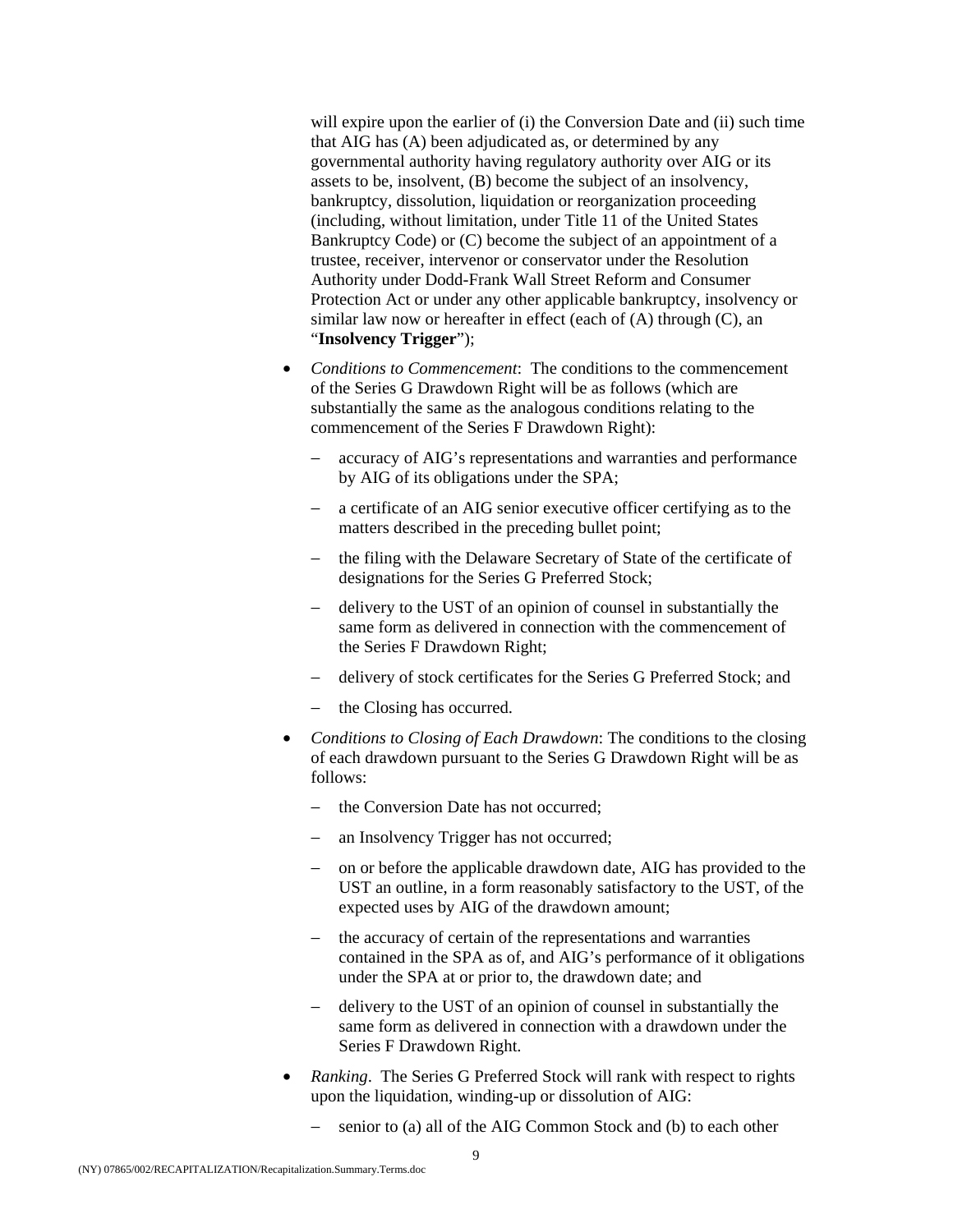class of capital stock the terms of which expressly provide that it ranks junior to the Series G Preferred Stock as to dividend rights and rights on liquidation, winding up and dissolution of AIG;

- − on a parity with any class or series of capital stock the terms of which do not expressly provide that such class or series will rank senior or junior to the Series G Preferred Stock as to dividend rights and rights upon liquidation, winding-up and dissolution of AIG;
- − junior to each class or series of capital stock the terms of which provide that such class or series will rank senior to the Series G Preferred Stock; and
- − junior to all of the existing and future indebtedness and other obligations of AIG.

If the FRBNY holds AIA/ALICO Preferred Interests on (i) any date on which the availability under the Series G Drawdown Right for general corporate purposes is reduced as a result of any public offering by AIG of its equity securities and/or (ii) the Conversion Date (to the extent there is any undrawn availability of the Series G Designated Amount as of the Conversion Date) (each, a "**Deferred Exchange Date**"), then the following transactions (collectively, a "**Deferred Exchange**") will occur on such Deferred Exchange Date (and, in the case of the Conversion Date, immediately prior to the conversion of the Series G Preferred Stock into shares of AIG Common Stock as described above) in the order listed below, all of which will be deemed to occur substantially contemporaneously:

- 1. AIG will draw pursuant to the Series G Drawdown Right in an amount (such amount, the "**Deferred AIA/ALICO Preferred Interests Purchase Price**") equal to the lesser of (A) in the case of a Deferred Exchange referred to in clause (i) above, the amount by which the availability under the Series G Drawdown Right for general corporate purposes is reduced as a result of such public offering, and, in the case of a Deferred Exchange referred to in clause (ii) above, the undrawn availability of the Series G Designated Amount as of the Conversion Date, and (B) the aggregate liquidation preference of all AIA/ALICO Preferred Interests held by the FRBNY at such time;
- 2. the aggregate liquidation preference of the Series G Preferred Stock will increase by an amount equal to the Deferred AIA/ALICO Preferred Interests Purchase Price;
- 3. AIG will deliver a cash amount equal to the Deferred AIA/ALICO Preferred Interests Purchase Price to the FRBNY;
- 4. the FRBNY will deliver AIA Preferred Interests and ALICO Preferred Interests (the "**Deferred Purchased AIA/ALICO Preferred Interests**") having an aggregate liquidation preference equal to the Deferred AIA/ALICO Preferred Interests Purchase Price to AIG (unless otherwise agreed by the FRBNY and the UST, the Deferred Purchased AIA/ALICO Preferred Interests will be purchased on a pro rata basis as to the AIA Preferred Interests and ALICO Preferred Interests based on the relative aggregate outstanding liquidation preferences of the AIA Preferred Interests and ALICO Preferred Interests held by the FRBNY

*Deferred Exchange of AIA/ALICO Preferred Interests*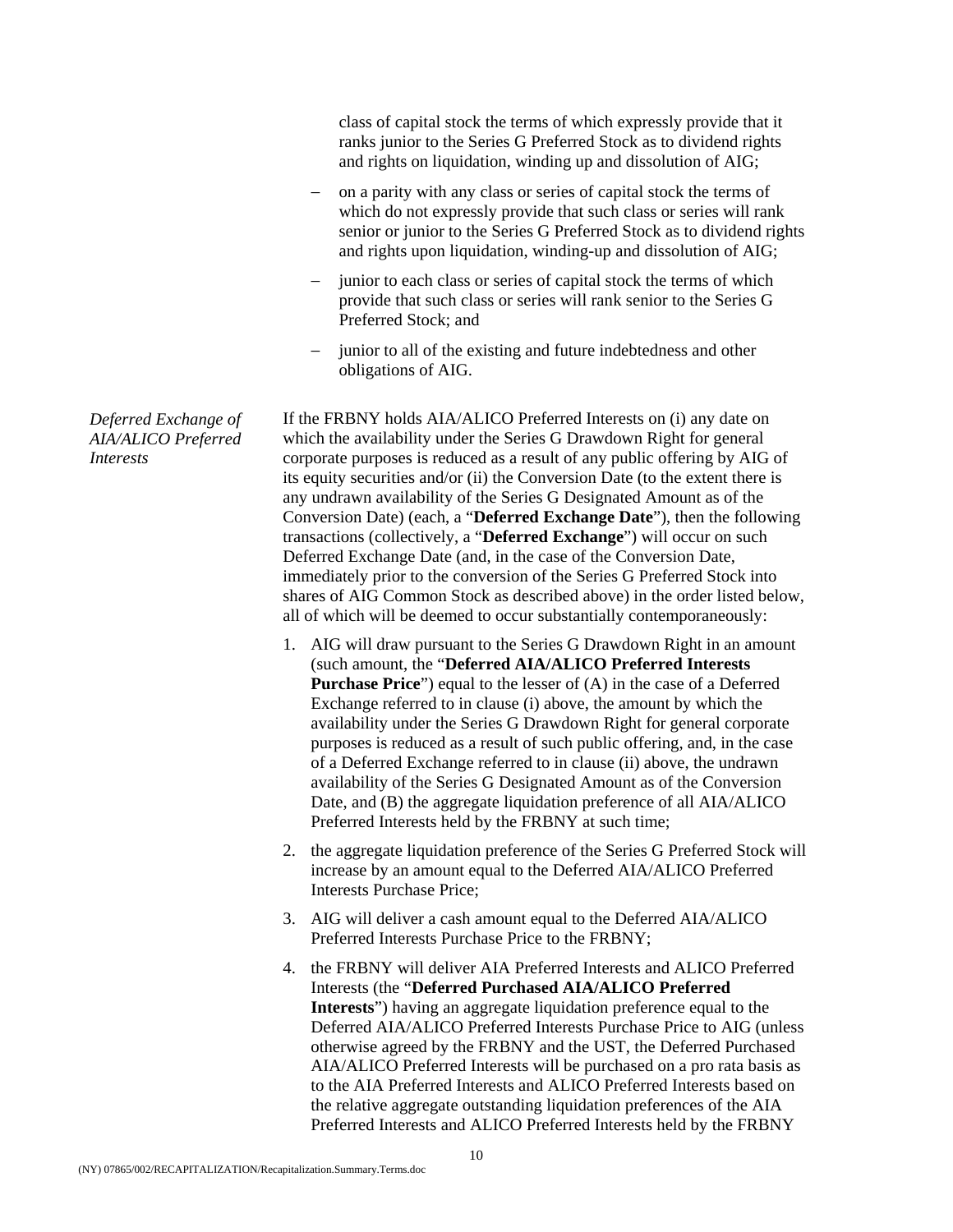at that time);

|                                 | 5. AIG will deliver the Deferred Purchased AIA/ALICO Preferred<br>Interests to the UST; and                                                                                                                                                                                                                                                                                                                                                                                                                                                                                                                                                                                                                                                                                                                                                                                                                                                                                                                                                                                                                                                                                                                                                                                                                                                                        |
|---------------------------------|--------------------------------------------------------------------------------------------------------------------------------------------------------------------------------------------------------------------------------------------------------------------------------------------------------------------------------------------------------------------------------------------------------------------------------------------------------------------------------------------------------------------------------------------------------------------------------------------------------------------------------------------------------------------------------------------------------------------------------------------------------------------------------------------------------------------------------------------------------------------------------------------------------------------------------------------------------------------------------------------------------------------------------------------------------------------------------------------------------------------------------------------------------------------------------------------------------------------------------------------------------------------------------------------------------------------------------------------------------------------|
|                                 | the aggregate liquidation preference of the Series G Preferred Stock will<br>6.<br>reduce by an amount equal to the Deferred AIA/ALICO Preferred<br><b>Interests Purchase Price.</b>                                                                                                                                                                                                                                                                                                                                                                                                                                                                                                                                                                                                                                                                                                                                                                                                                                                                                                                                                                                                                                                                                                                                                                               |
|                                 | Notwithstanding the terms of the Series G Preferred Stock described above<br>under "Series G Preferred Stock", for purposes of a Deferred Exchange:                                                                                                                                                                                                                                                                                                                                                                                                                                                                                                                                                                                                                                                                                                                                                                                                                                                                                                                                                                                                                                                                                                                                                                                                                |
|                                 | the only condition to the drawdown of all or a portion of the Series G<br>$\bullet$<br>Unused Availability in connection with such Deferred Exchange is that<br>the Deferred Purchased AIA/ALICO Preferred Interests will be<br>delivered to the UST at the closing of such Deferred Exchange; and                                                                                                                                                                                                                                                                                                                                                                                                                                                                                                                                                                                                                                                                                                                                                                                                                                                                                                                                                                                                                                                                 |
|                                 | the availability of the Series G Drawdown Right will be equal to the<br>٠<br>Deferred AIA/ALICO Preferred Interests Purchase Price.                                                                                                                                                                                                                                                                                                                                                                                                                                                                                                                                                                                                                                                                                                                                                                                                                                                                                                                                                                                                                                                                                                                                                                                                                                |
| <b>Subordination Agreement</b>  | If the aggregate Purchased AIA/ALICO Preferred Interests (including any<br>Deferred Purchased AIA/ALICO Preferred Interests) do not constitute all of<br>the AIA/ALICO Preferred Interests outstanding, the FRBNY will have the<br>right, pursuant to a subordination agreement entered into among AIG, AIA<br>SPV, ALICO SPV, the UST and the FRBNY, to receive distributions on its<br>remaining AIA/ALICO Preferred Interests up to the aggregate outstanding<br>liquidation preferences of all AIA/ALICO Preferred Interests held by the<br>FRBNY before the UST will be entitled to receive any distributions on the<br>AIA/ALICO Preferred Interests. In furtherance of the foregoing, AIG will<br>agree to cause AIA SPV and ALICO SPV to make distributions on<br>AIA/ALICO Preferred Interests to the FRBNY until the aggregate<br>outstanding liquidation preferences of all AIA/ALICO Preferred Interests<br>held by the FRBNY have been paid in full, and thereafter make all<br>distributions on the AIA/ALICO Preferred Interests to the UST. Each of<br>the FRBNY and the UST will agree that, to the extent it receives any<br>distributions inconsistent with the preceding sentence, it will promptly<br>return such distributions to the AIA SPV or ALICO SPV, as the case may<br>be, or direct such distributions directly to the other party. |
| <b>Exchange of Equity Units</b> | Shortly after AIG files its Quarterly Report on Form 10-Q for the quarter<br>ended September 30, 2010, AIG will conduct a registered exchange offer in<br>which it will offer shares of AIG Common Stock and cash for the equity<br>units mandatorily exchangeable for shares of AIG Common Stock that it<br>previously issued on May 16, 2008. <sup>10</sup> AIG intends to file a registration<br>statement on Form S-4 relating to the exchange prior to the filing of such<br>Quarterly Report with the expectation that the Form S-4 will become<br>effective shortly following the filing of such Quarterly Report.                                                                                                                                                                                                                                                                                                                                                                                                                                                                                                                                                                                                                                                                                                                                          |

<span id="page-16-0"></span><sup>&</sup>lt;sup>10</sup> The number of shares of AIG Common Stock will be the number that holders would receive under the stock purchase contracts underlying the equity units and the cash payments will be designed to compensate holders for the interim payments (interest on the underlying debentures and contract adjustment payments on the underlying stock purchase contracts) to which they would otherwise be entitled.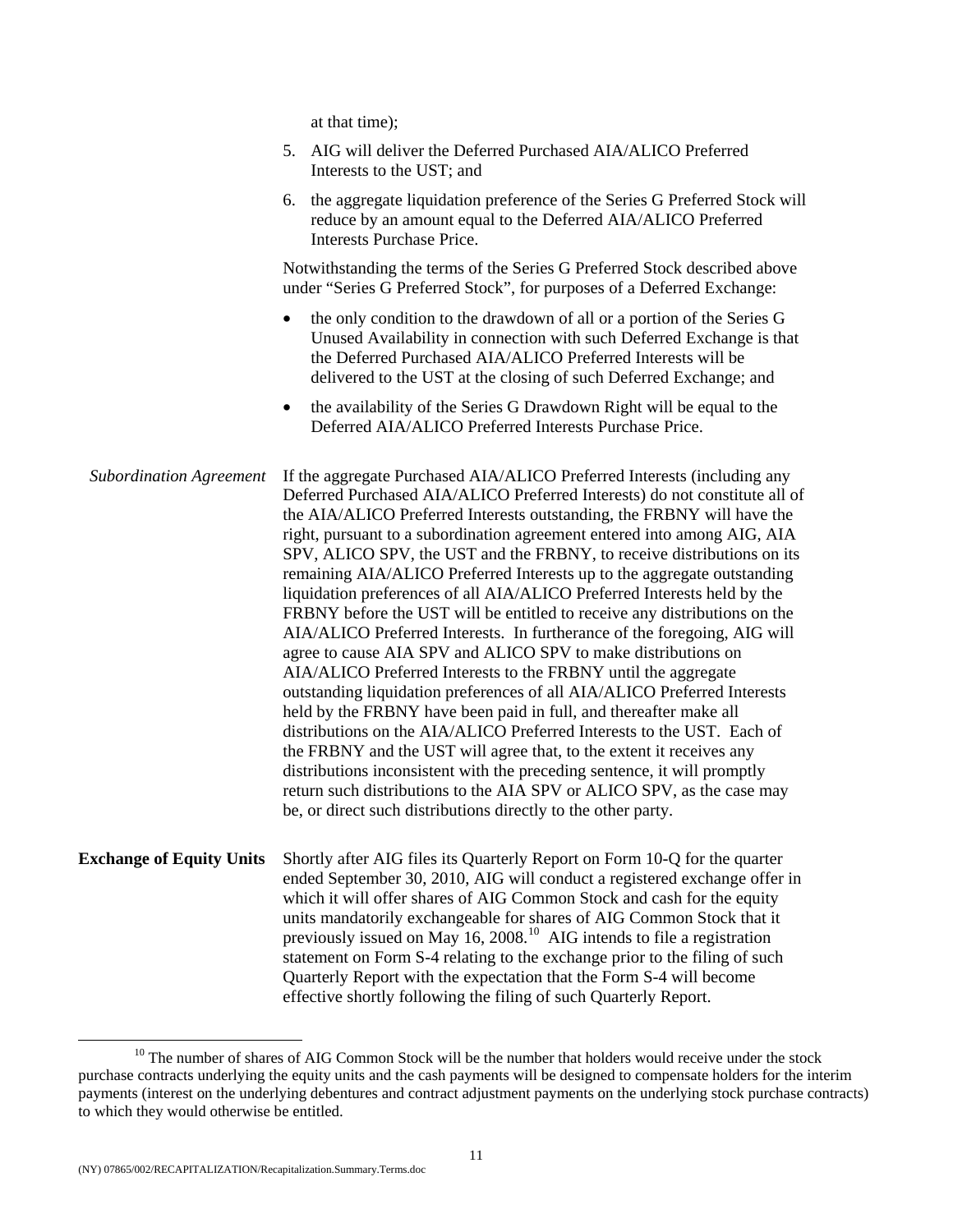| <b>Exchange Series C</b><br><b>Preferred Stock for AIG</b><br><b>Common Stock;</b><br><b>Distribution of AIG</b><br><b>Common Stock Resulting</b><br>from Exchange | At the Closing, the Series C Preferred Stock will be exchanged for<br>approximately 562.9 million shares of AIG Common Stock. Immediately<br>after such exchange, the Trust will distribute at the Closing all of the shares<br>of AIG Common Stock issued in connection with such exchange to the UST<br>and thereafter the Trust will be dissolved in accordance with the terms of<br>the trust agreement. <sup>11</sup>                                                                                                                                                                                                                                                                                                                                                                                                                                                                                                    |
|--------------------------------------------------------------------------------------------------------------------------------------------------------------------|-------------------------------------------------------------------------------------------------------------------------------------------------------------------------------------------------------------------------------------------------------------------------------------------------------------------------------------------------------------------------------------------------------------------------------------------------------------------------------------------------------------------------------------------------------------------------------------------------------------------------------------------------------------------------------------------------------------------------------------------------------------------------------------------------------------------------------------------------------------------------------------------------------------------------------|
| <b>Exchange of Outstanding</b><br><b>Liquidation Preferences</b><br>of Series E and Series F<br><b>Preferred Stock for AIG</b><br><b>Common Stock</b>              | At the Closing, the Series E Preferred Stock will be exchanged for<br>approximately 924.5 million shares of AIG Common Stock and the<br>aggregate liquidation preference of the Series F Preferred Stock outstanding<br>as of the date the parties announce the Recapitalization will be exchanged<br>for approximately 167.6 million shares <sup>12</sup> of AIG Common Stock.                                                                                                                                                                                                                                                                                                                                                                                                                                                                                                                                               |
| <b>Registration Rights</b>                                                                                                                                         | The UST will be afforded registration rights with respect to the shares of<br>AIG Common Stock issued in connection with the Recapitalization on<br>terms substantially consistent with those relating to the Series C Preferred<br>Stock contained in the Series C Preferred Stock purchase agreement, subject<br>to appropriate modifications relating to AIG's obligations to effect an<br>Equity Offering described above, the exchange of equity units described<br>above and the exchange of hybrid securities described below, including<br>appropriate lock-up arrangements covering the registrable shares. The<br>UST's registration rights will be assignable to third-party purchasers of<br>registrable securities and, as part of the definitive documentation for the<br>Recapitalization, AIG and the UST will agree to appropriate limitations on<br>the exercise of those rights by third-party purchasers. |
| <b>Exchange of Hybrid</b><br><b>Securities</b>                                                                                                                     | Within an agreed upon period after the Closing, AIG will use its reasonable<br>efforts to conduct a registered exchange offer and/or a Section $3(a)(9)$<br>exchange offer for one or more series of its outstanding hybrid securities.                                                                                                                                                                                                                                                                                                                                                                                                                                                                                                                                                                                                                                                                                       |
| <b>UST's Outstanding</b><br><b>Warrants</b>                                                                                                                        | The outstanding warrants currently held by the UST will remain<br>outstanding following the Recapitalization; provided, however, that<br>notwithstanding anything in the anti-dilution provision of such warrants to<br>the contrary, no adjustment will be made to the number of shares of AIG<br>Common Stock subject to, or the exercise price of, such warrants as a result<br>of the Recapitalization.                                                                                                                                                                                                                                                                                                                                                                                                                                                                                                                   |
| <b>Issuance of Warrants to</b><br><b>Existing Holders of AIG</b><br><b>Common Stock</b>                                                                            | After the Closing, AIG will issue to the holders of AIG Common Stock<br>prior to the Closing, by means of a dividend, 10-year warrants to purchase<br>up to 75 million shares of AIG Common Stock in the aggregate at an<br>exercise price of \$45.00 per share.                                                                                                                                                                                                                                                                                                                                                                                                                                                                                                                                                                                                                                                              |
| <b>Conditions to the</b>                                                                                                                                           | The consummation of the Recapitalization will be subject to the following                                                                                                                                                                                                                                                                                                                                                                                                                                                                                                                                                                                                                                                                                                                                                                                                                                                     |

<span id="page-17-0"></span> $^{11}$  Potential amendments of the trust agreement to be discussed.

<span id="page-17-1"></span><sup>&</sup>lt;sup>12</sup> Calculated based on the aggregate liquidation preference of the Series F Preferred Stock currently outstanding.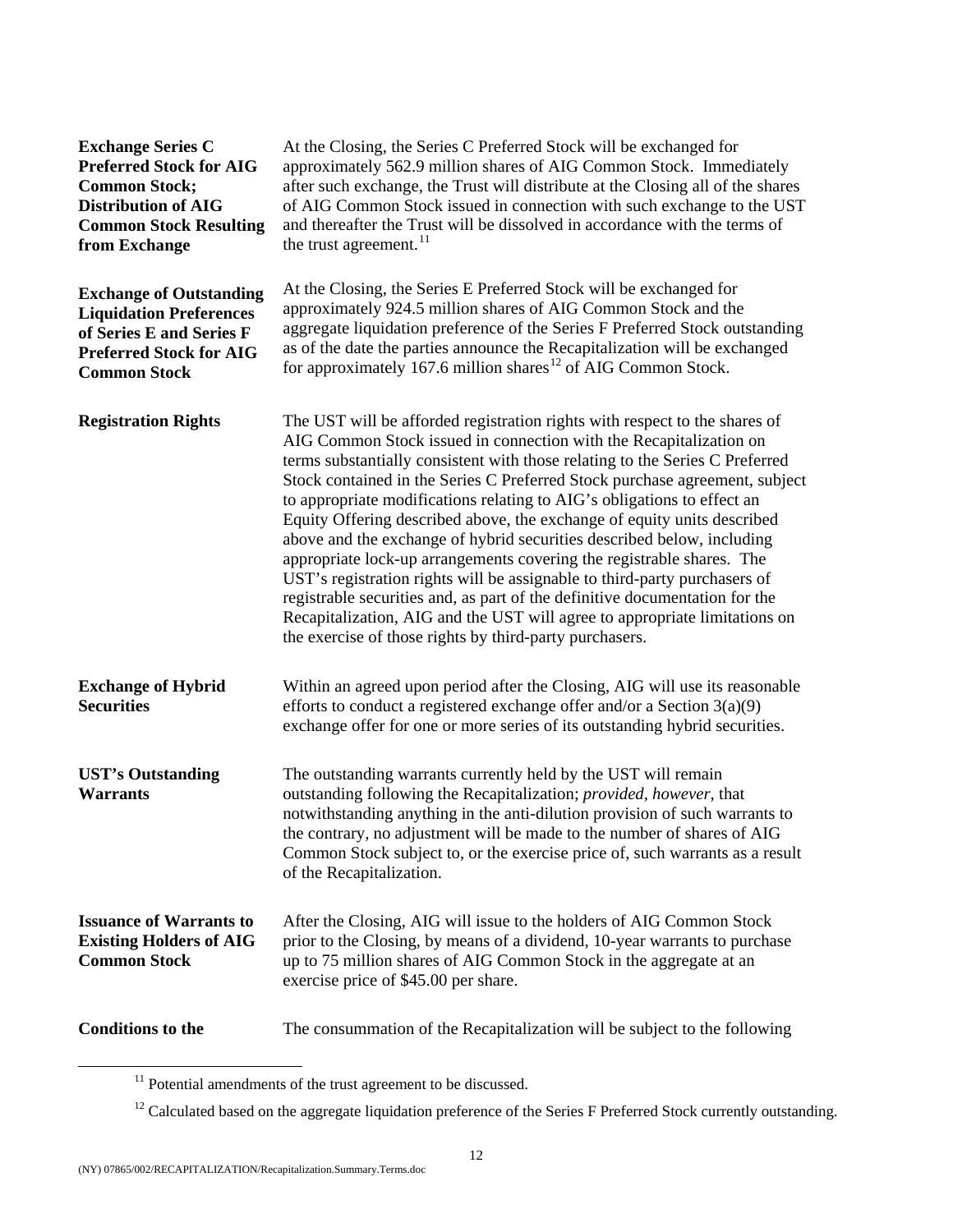**Recapitalization** material conditions:

- 1. (i) the borrowings under the SPV Intercompany Loans and (ii) the Excess Cash Proceeds available at the Closing will be sufficient to repay at the Closing all remaining principal, accrued and unpaid interest, fees and other amounts owing under the FRBNY Credit Facility in full;
- 2. the FRBNY shall have received evidence reasonably satisfactory to it that, immediately after the Closing, the FRBNY would not hold AIA/ALICO Preferred Interests having an aggregate liquidation preference in excess of \$6 billion;
- 3. stockholder approval for the issuance of the shares of AIG Common Stock and Series G Preferred Stock (which is convertible into AIG Common Stock) in connection with the Recapitalization in accordance with the rules of the New York Stock Exchange;
- 4. the rating profile of AIG, the primary insurance companies of Chartis, Inc. and the primary insurance companies of SunAmerica Financial Group, taking into account the Recapitalization, shall be reasonably acceptable to the FRBNY, the UST, the Trust and AIG;
- 5. AIG shall have in place at the Closing available cash and third party financing commitments in amounts and on terms reasonably acceptable to the FRBNY, the UST and AIG;
- 6. AIG has not drawn on the Series F Drawdown Right after the date the parties announce the Recapitalization and prior to the Closing by an amount in excess of \$2 billion, unless waived by the FRBNY and the UST in their sole discretion;
- 7. AIG shall have achieved its year-end 2010 targets for the de-risking of AIG FP as set forth in AIG's AIG FP Contingent Liquidity Plan.
- 8. absence of any law or order prohibiting the Closing and receipt of all material regulatory approvals and material third party consents required to consummate the Recapitalization;
- 9. approval for listing of the shares of AIG Common Stock to be issued in the Recapitalization on the New York Stock Exchange; and
- 10. material performance by each other party of its covenants and the accuracy as of the Closing of the representations and warranties made by each such other party.
- **Termination** If the Closing does not occur on or prior to March 15, 2011 (the "**End Date**"), any of AIG, the FRBNY, the UST or the Trust may terminate the Recapitalization.

**Closing Steps** At the Closing, the following transactions will occur in the order listed below, all of which will be deemed to occur substantially contemporaneously:

> 1. the proceeds subject to the Waiver will be released, the SPVs will make SPV Intercompany Loans to AIG in the amounts specified above, and the remaining proceeds, if any, will be distributed to the holders of the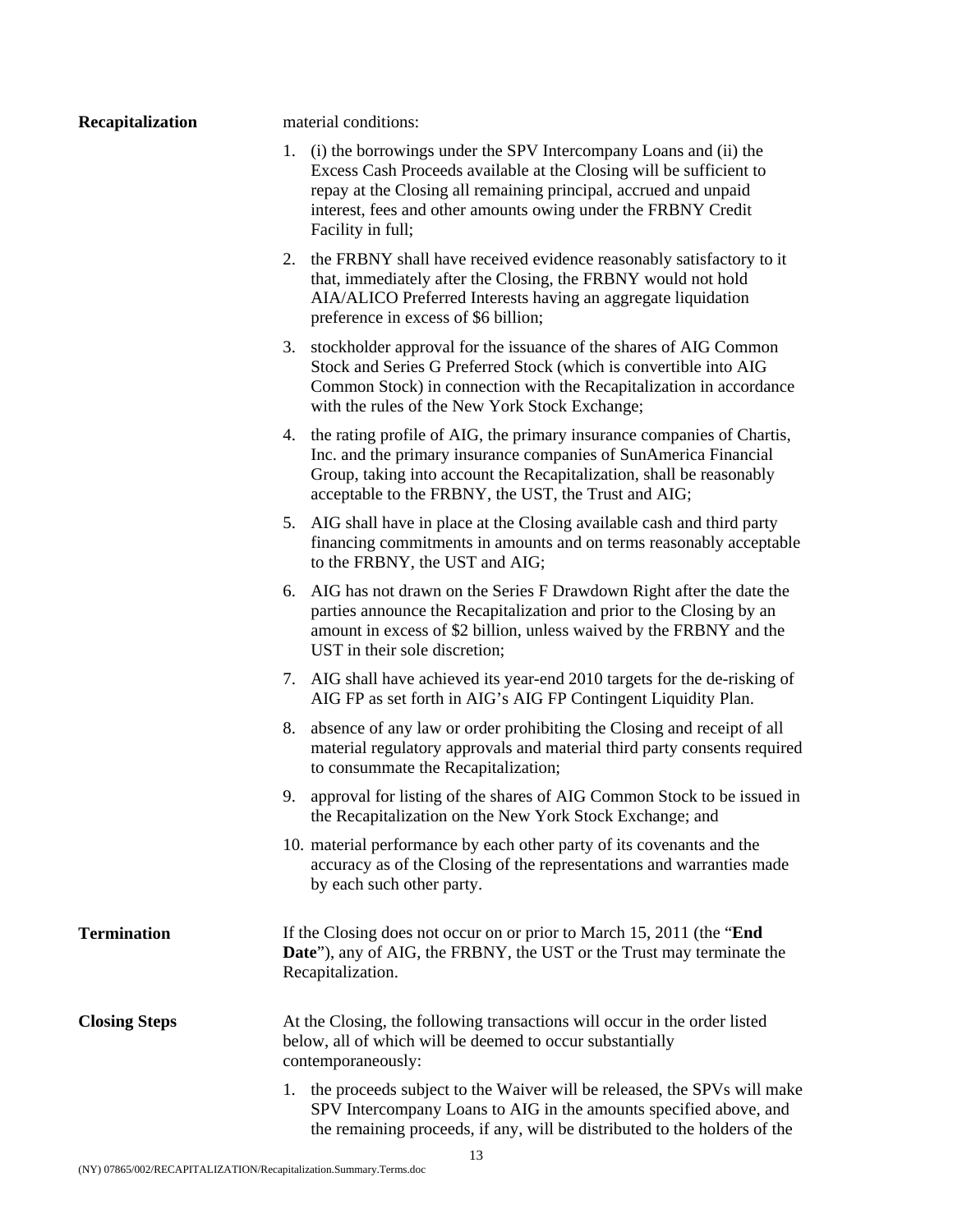AIA/ALICO Preferred Interests in accordance with the terms of the SPVs' limited liability company agreements as described above;

- 2. AIG will draw the Series F Closing Drawdown Amount pursuant to the Series F Drawdown Right;
- 3. the FRBNY Credit Facility will be repaid in full from (i) the borrowing under the SPV Intercompany Loans and (ii) the Excess Cash Proceeds available at the Closing;
- 4. unless the UST and the FRBNY direct in writing that any cash proceeds received prior to the Closing in connection with the disposal of any Designated Pledged Asset (or distributions thereon) constitute "Excess Cash Proceeds", such cash proceeds will be applied at the Closing to repay a portion of the SPV Intercompany Loans, and distributed in accordance with the terms of the SPVs' limited liability company agreements;
- 5. AIG will deliver the AIA/ALICO Preferred Interests Purchase Price to the FRBNY;
- 6. the FRBNY will deliver all of the Purchased AIA/ALICO Preferred Interests to AIG;
- 7. to the extent applicable, the right to draw an amount equal to the Series G Designated Amount pursuant to Series F Drawdown Right will be exchanged for the Series G Drawdown Right;
- 8. AIG will deliver to the UST: (i) the Purchased AIA/ALICO Preferred Interests, (ii) approximately 1,092.1 million shares of AIG Common Stock (representing the shares of AIG Common Stock to be issued in exchange for the Series E Preferred Stock and the Series F Preferred Stock held by the UST) and (iii) if applicable, the shares of Series G Preferred Stock;
- 9. AIG will deliver approximately 562.9 million shares of AIG Common Stock (representing the shares of AIG Common Stock to be issued in exchange for the Series C Preferred Stock) to the Trust;
- 10. the UST will deliver all shares of Series E Preferred Stock and Series F Preferred Stock to AIG;
- 11. the Trust will deliver all shares of Series C Preferred Stock to AIG; and
- 12. the Trust will deliver all shares of AIG Common Stock issued upon the exchange of the Series C Preferred Stock to the UST and thereafter the Trust will be dissolved in accordance with the terms of the trust agreement.

**Governance** Documentation to include approval/consent rights and other covenants and agreements, including, but not limited to, the following:

> • *AIG*: Until such time as no obligation of AIG or any of its subsidiaries arising from financial assistance provided under the Troubled Asset Relief Program remains outstanding (excluding any period during which the federal government only holds warrants to purchase AIG Common Stock, but including any period during which the federal government owns (i) any AIG Common Stock issued in exchange for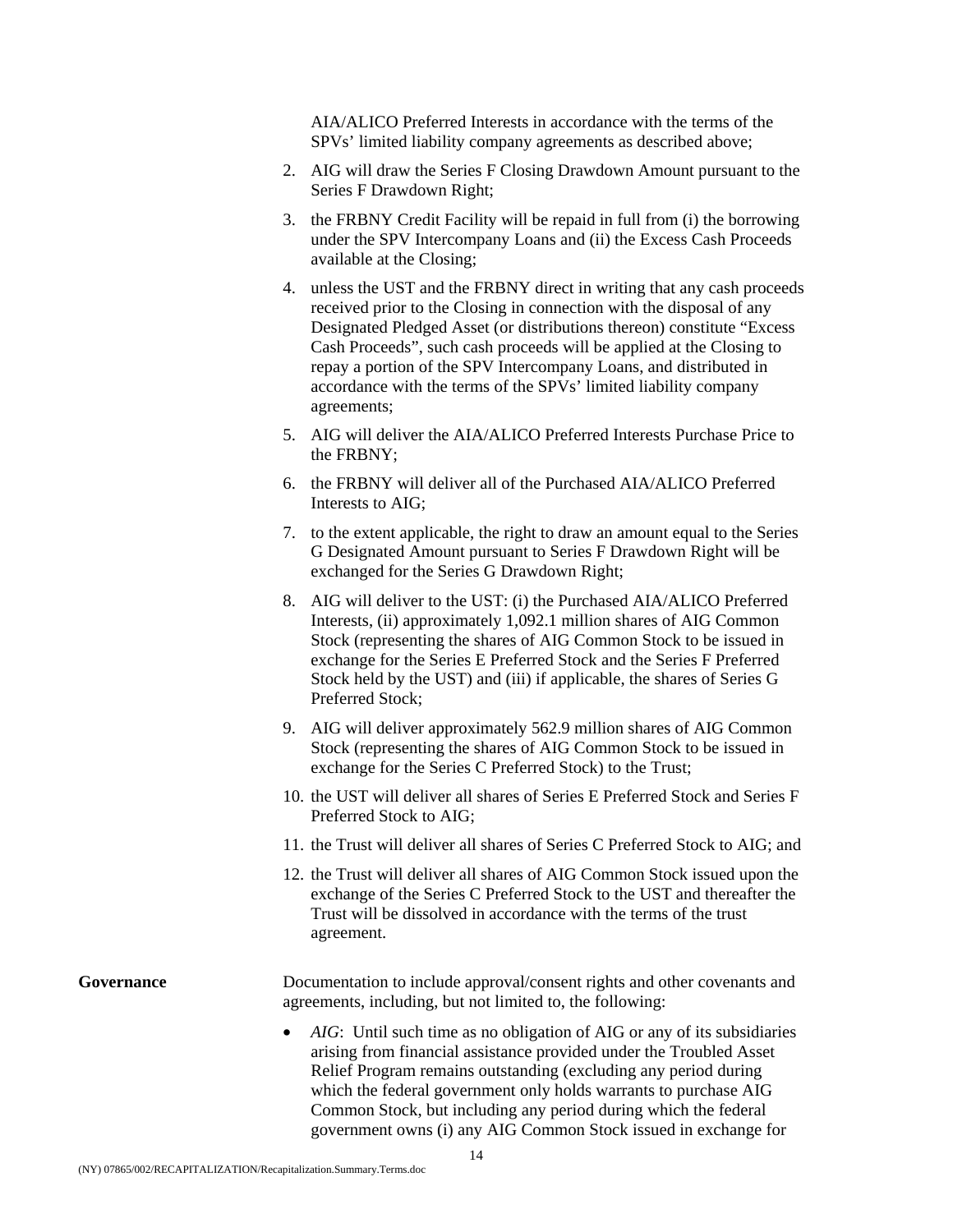the Series E Preferred Stock, the Series F Preferred Stock or the Series G Preferred Stock or (ii) any of the Purchased AIA/ALICO Preferred Interests), AIG will remain subject to the covenants from the Series E Exchange Agreement and the Series F Purchase Agreement and:

- − AIG and its board of directors must work in good faith with the UST to ensure corporate governance arrangements satisfactory to the UST;
- − AIG will continue to be subject to all applicable laws, including the Employ American Workers Act and the Emergency Economic Stabilization Act of 2008 (including all guidance and regulations related thereto);
- for so long as American General Finance, Inc. is a subsidiary of AIG, AIG will ensure that MorEquity, Inc. (a subsidiary of American General Finance, Inc.) continues to participate in the Home Affordable Modification Program (to the extent MorEquity, Inc. is eligible to participate in such program);
- − AIG must maintain its written policy on lobbying, government ethics and political activity;
- − AIG must maintain its written policy on corporate expenses; and
- − AIG must maintain a risk management committee of its board of directors.
- *AIA SPV and ALICO SPV*: Appropriate modifications to the SPV arrangements in light of the Waiver, the SPV Intercompany Loans and SPV Capital Contributions, including:
	- − providing that all proceeds received by each SPV in connection with the repayment of an SPV Intercompany Loan or the receipt of SPV Capital Contributions will be considered a "qualifying event" requiring mandatory distributions;
	- − eliminating all restrictions on distributions and other actions (*e.g*., rights to demand liquidity events, etc.) if the holder of the AIA/ALICO Preferred Interests or any of its affiliates control (or have the right to obtain control of) AIG;
	- − providing that all significant action consent rights, rights to demand liquidity rights, observer rights, etc. applicable to the AIA/ALICO Preferred Interests (including, in the case of the ALICO SPV, the right to force a sale of MetLife securities) will remain applicable notwithstanding the repayment in full of such SPV Preferred Interests until the AIA/ALICO Preferred Interests at both SPVs have been repaid in full;
	- providing for the management and payment/reimbursement by AIG of MetLife purchase price adjustments and post-closing indemnification claims related to the sale of ALICO to MetLife; and
	- granting the holder of the AIA/ALICO Preferred Interests the right to enforce SPV Intercompany Loans and SPV Capital